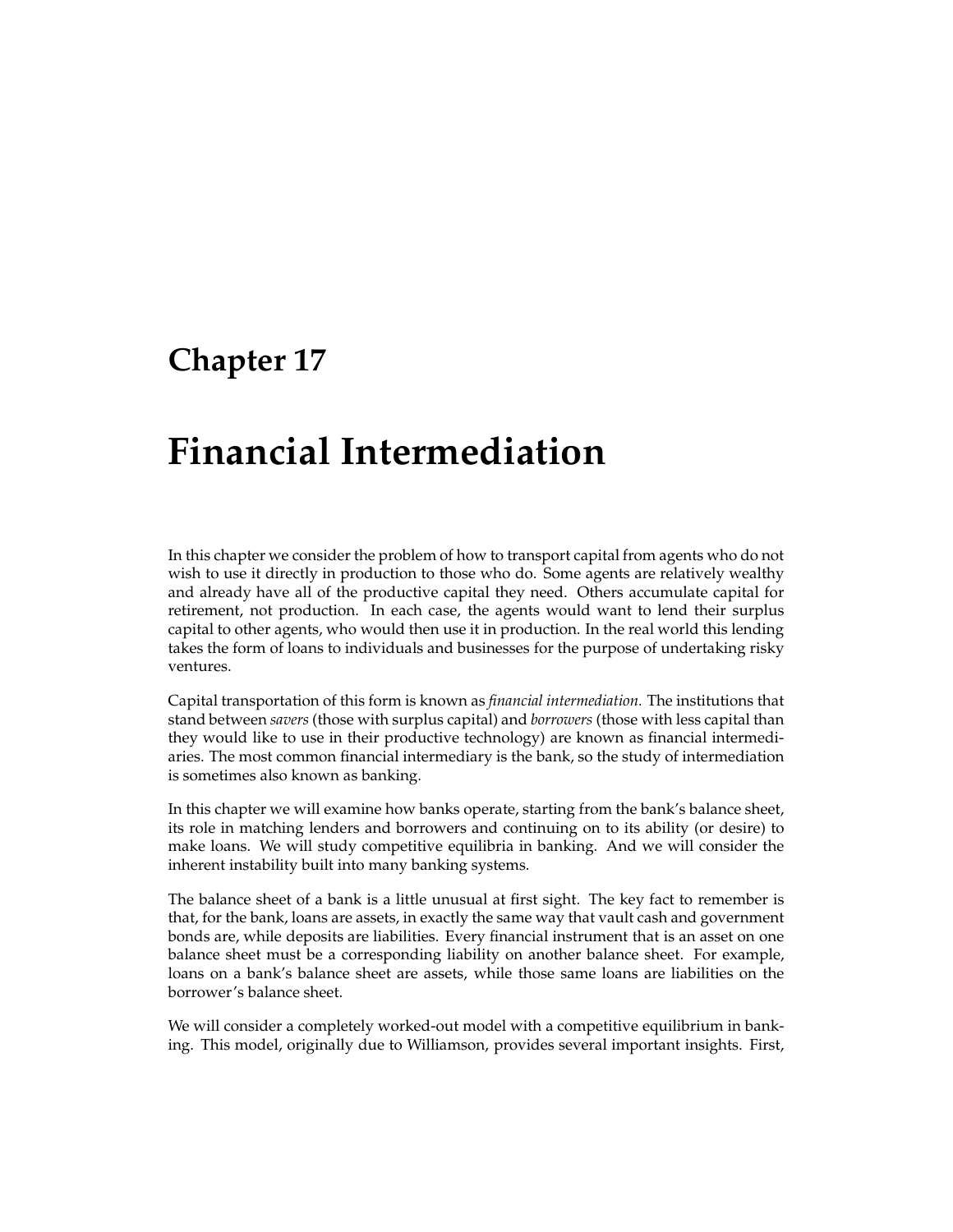banks will act as aggregators of deposits, bundling together several small deposits to make one large loan, as we actually observe in practice. Second, some agents will be completely unable to get loans in equilibrium because the bank finds it too expensive to make loans to them. These agents are *credit rationed*, which acts something like a "credit crunch" in reality. Third, banks will use a *pure debt* contract with *default* in dealing with borrowers. That is, the bank will loan a borrower an amount, say \$100 at an interest rate  $r$ , say 5%, and expect to be repaid \$105 at the end of the period no matter how the borrower's finances have changed in that period. Even if the borrower's house burns down and employer goes bankrupt, the bank wants its \$105. The borrower's only recourse is to declare bankruptcy, hand over all assets and consume nothing (or some very low amount). This is known as *defaulting.* The bank could have written a very different loan contract, something like, "Pay me \$110 if your house doesn't burn down, but \$10 if your house does burn down". Assuming that there is only a 5% chance that the borrower's house will burn down, the bank will in expected value get \$105, and the borrower would vastly prefer such an insurance contract. The absence of such contracts must be explained. The explanation we use here is one of *moral hazard.* The bank has no way of knowing whether or not the borrower's house has really burned down without paying an *audit cost.* Thus the borrower always has an incentive to lie (hence the term "moral" hazard) and claim misfortune.

Next we turn our attention another model with moral hazard. In this model there are no audit costs, but agents will supply a secret amount of labor effort. Because labor effort is secret, lenders will not be able to directly contract on it, and borrowers will supply lowerthan-optimal amounts of effort. Agents will also be of different wealth levels, which will allow us to think about how credit is provided to rich people as opposed to poor people. We will see that poorer agents will work less hard, pay a higher interest rate and default more frequently than richer agents. This effect will be so strong that certain very poor agents will be credit rationed. These very poor agents will save their meager assets.

Finally we will consider the celebrated model of *bank runs* by Diamond and Dybvig. Bank runs refer to financial panics in which depositors rush to their bank to liquidate their assets, usually because they doubt their bank's ability to make payments. The most famous bank runs happened during the Great Depression and indeed, according to Diamond and Dybvig, they might have greatly contributed to the economic collapse of that period. The model has continuing appeal because, although the American banking system has been somewhat insulated from panics, the banking systems of other countries continue to succumb to panics. It is an unfortunate fact of life that banking panics still plague us. In Diamond and Dybvig's model, agents will look out of their windows, see other agents running to the bank and be immediately compelled to also run. The first (luckier or fleeter) agents to the door of the bank withdraw all of their deposits, leaving nothing for the remaining (slower) agents.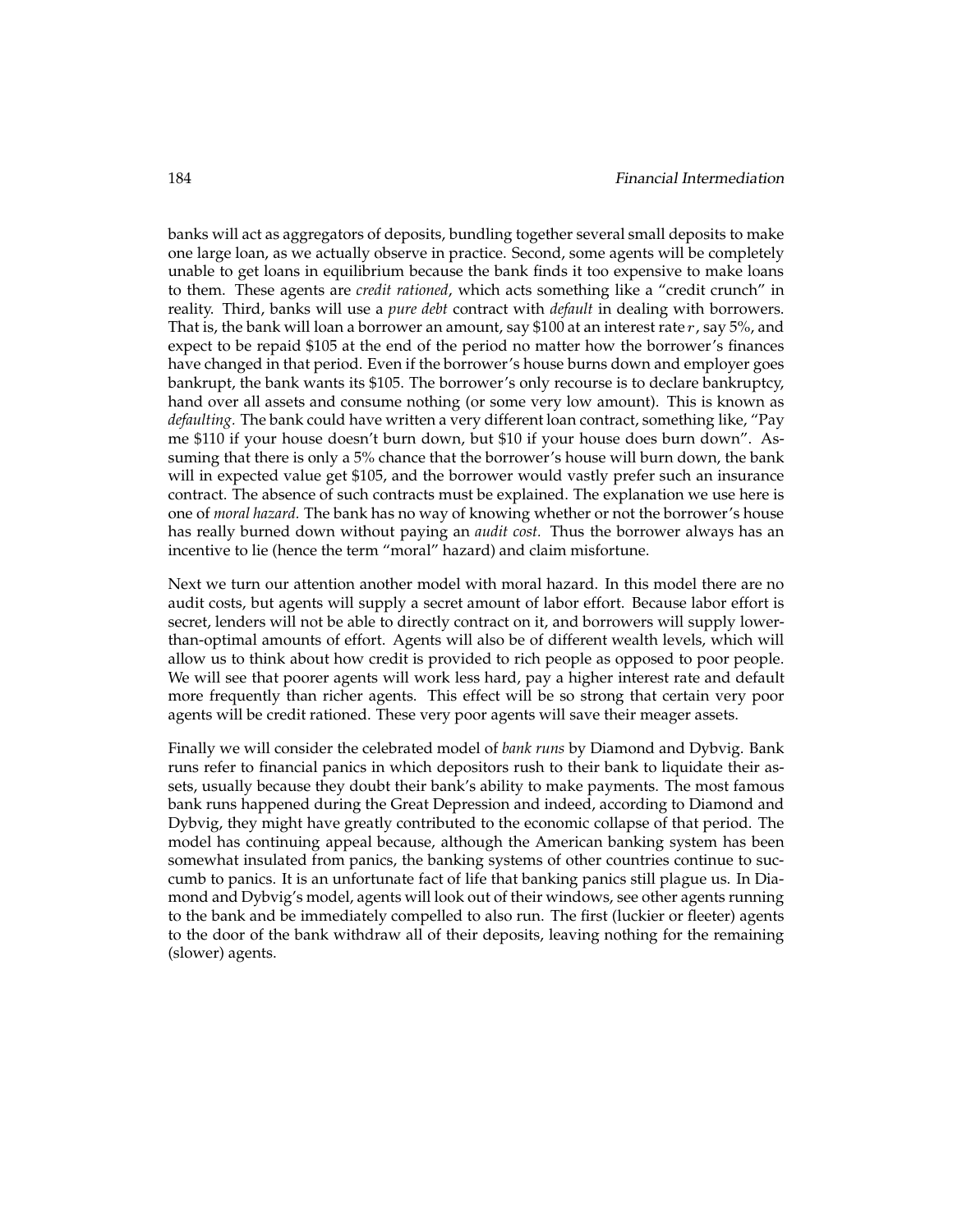# **17.1 Banking Basics**

In this section we briefly review some important concepts in modern American banking. We begin with a discussion of accounting for banks. We then turn to the fractional reserve banking system, and examine how the government manipulates the money supply. We conclude this section with a discussion of an important banking reform proposal, that of narrow banking.

#### **Assets and Liabilities of a Bank**

Banks are businesses, and like all enterprises they incur liabilities and accumulate assets. The confusing thing about banks is that by accepting a deposit, which is after all an inflow of money to the institution, the bank has incurred a liability. Since a liability is an obligation to pay, the bank has, by accepting the deposit, promised to pay the depositor the amount of his deposit plus accumulated interest either on demand or at a particular time. In the same way, by making a loan, which is an outflow of money from the bank, the bank has accumulated an asset. An asset is a claim to payment, and by making the loan, the bank has a claim on some repayment schedule of principal plus interest. Not all loans are repaid, so the bank must estimate the expected value of loans that will not be repaid and count this against its assets. Thus bank balance sheets have an item marked "Outstanding Loans net of Loss Reserve". This loss reserve is a polite term for the expected value of loan defaults.

A bank also holds, by law, a certain proportion of its deposits in zero-interest accounts with the Federal reserve system. These are also assets, although pretty low-yield ones. Banks hold a very small amount of "vault cash" which is currency (notes and coins) held at the bank (usually in impressive safes). This is used to meet the cash needs of depositors dayto-day. Banks also directly hold securities like U.S. Government debt (bonds). The nature of these securities is limited by law, so in the U.S. banks are not big stock market players. Banks also often directly own property, such as the bank building itself.

Like other business, banks make operating profits or losses as the value of assets and liabilities fluctuate. If a bank makes a profit, so that assets exceed liabilities, a residual liability is added to balance assets and adjusted liabilities. Thus profit is a liability. The opposite is true for losses.<sup>1</sup>

In this chapter we are going to assume that banks are zero cost enterprises with no assets other than loans and no liabilities other than deposits. We will assume that banks make zero economic profit in expectation, so the expected return on loans must cover the amount owed to depositors.

<sup>1</sup>For more information on this and other oddities in banking, see Mathis Dewatripont and Jean Tirole *The Prudential Regulation of Banks*, 1994, MIT PRess: Cambridge, MA.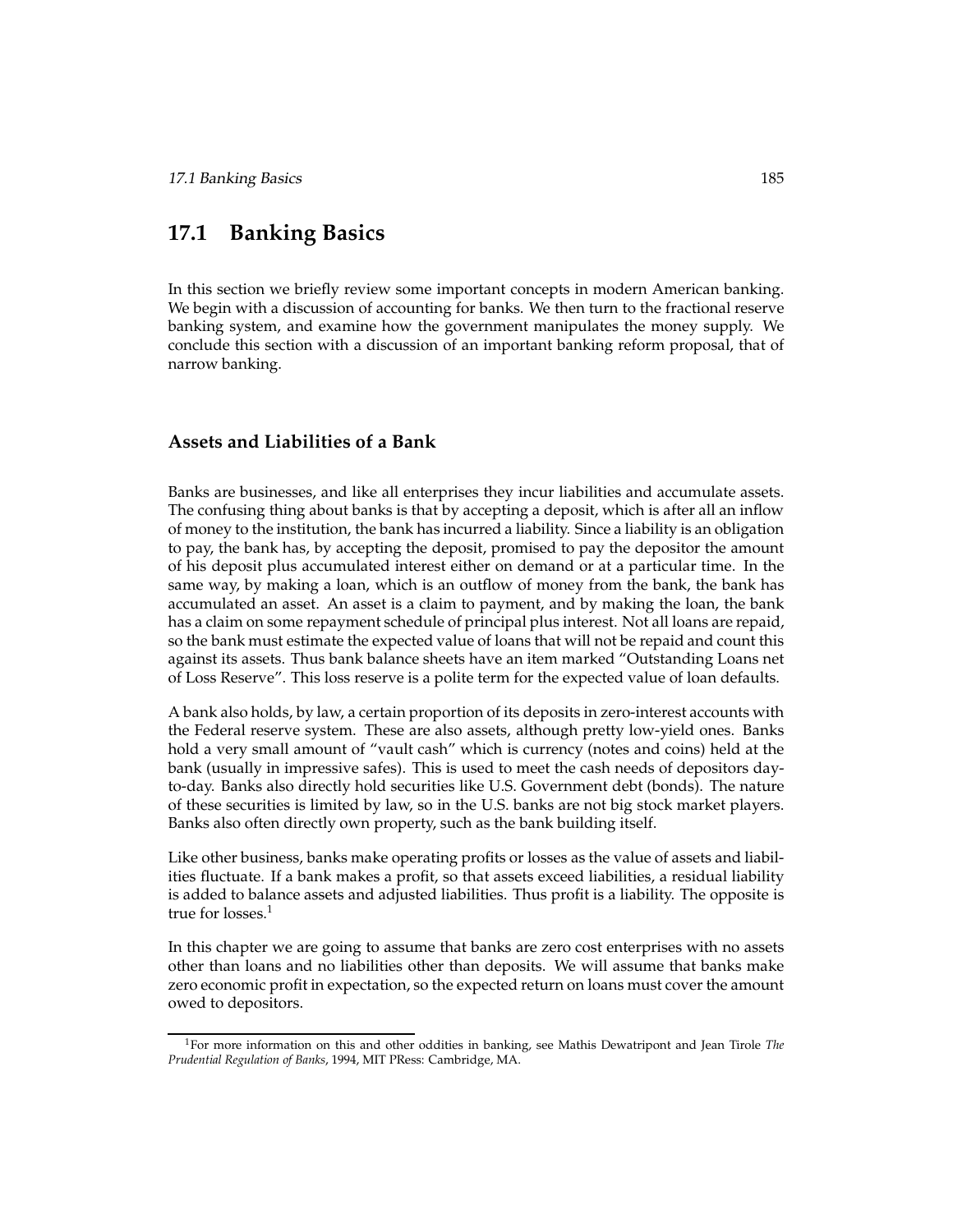#### **Fractional Reserve Banking and the Money Supply**

In the U.S. today, banks are required to hold a certain fraction of their deposits in reserve, that is, not lend them out (these reserves are held on deposit by the retail banks at Federal Reserve member banks). Since the reserve requirement is not 100%, banks may lend out the portion of their deposits not held on reserve. Reserve requirements are indexed by the nature of deposits and loans, so banks have to hold extra reserves against riskier loans, but let us suppose for a moment that they are constant at 10%. Imagine that the government prints \$100 and gives it to household 0, so  $H_0 = 100$ . This household immediately places it in the bank or spends it. Any amount spent must go as a payment to some other household, which then faces the same choice: deposit or spending. And so on, until the banking system has absorbed the entire \$100 of cash.

In this way, the fractional reserve banking system can multiply an infusion of cash, augmenting the M1 money supply by more than the infusion. Reserves held at the Fed will also affect the money supply in the same way. For this reason, cash and reserves held at the Fed are often called *base money* or *high-powered money.* The sum of all cash and deposits held at the Fed is called the *monetary base.*

Assume for simplicity that each household simply deposits the cash. Assume also that there is only one common bank. Now since the reserve requirement is 10%, the bank places \$10 of its new deposits on reserve at the local Federal Reserve system member bank. The remaining \$90 it lends out again to some other household, household 1, so  $H_1 = 90$ . This household spends or deposits the money, as before, so a further \$90 of deposits appear in the bank. Now the bank sends \$9 to the Federal Reserve, and lends out \$81 to household 2, so  $H_2 = 81$ . This process continues until the bank is lending out, to household *i* an amount  $H_i$ :

$$
H_i = \$100(1-0.10)^i
$$

The amount of *new money* created is just the sum of all loans made to households as a result of the original \$100 transfer, plus that \$100. That is:

$$
M' - M = \sum_{i=0}^{\infty} H_i = \sum_{i=0}^{\infty} 100(1 - 0.10)^i = 100 \sum_{i=0}^{\infty} 0.90^i = 100 \frac{1}{1 - 0.90} = 1000.
$$

Here  $M'$  is the new stock of money and  $M$  is old stock of money. Thus via the fractional reserve banking system, the \$100 initial cash transfer of the government grows to be \$1000 worth of new deposits in the banking system, which can then be used for payments purposes.

# **Targeting "The" Interest Rate**

The U.S. government does not, as a rule, print money and then hand it out to agents (as we shall see in Chapter 18, however, other governments do exactly that). Instead, monetary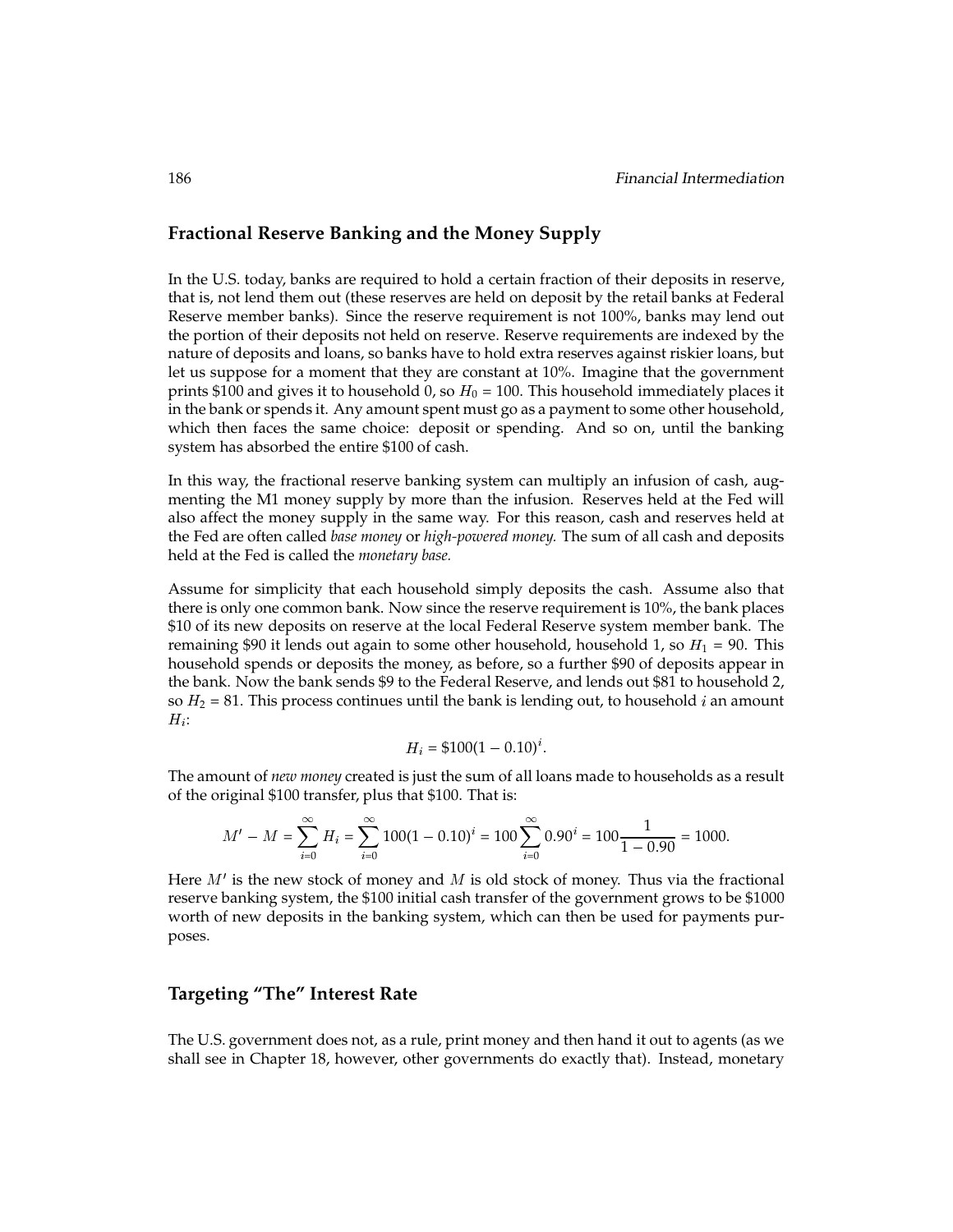policy is controlled by the Federal Reserve system (known as the "Fed"). The specific instrument of monetary policy most commonly used are *open-market operations* which the Fed uses to target "the" interest rate. The level of "the" interest rate is closely watched by industry and the media.

The interest rate that is at the center of all this fuss is called the "Fed funds rate". It is associated with a very specific and abstract credit contract that is executed only between banks. No private individual has ever executed a Fed funds contract. Here is how the Fed funds market works: Banks are constantly gaining and losing deposits as individuals move, experience good or bad fortune or die. At the close of business each day, banks must meet their reserve requirement at the Fed. Imagine that a bank, say Hyde Park Bank, sees a sudden surge in deposits one day (say the first day of classes at the University of Chicago). Hyde Park Bank must place more funds on reserve at the Fed to meet its reserve requirement. Since deposits at the Fed earn no interest, it is likely that Hyde Park Bank does not have any excess reserves. Moreover, it takes time and money to make a deposit at the Fed. To meet the sudden shortfall in required reserves, Hyde Park Bank turns to other banks, who might have surplus reserves (caused by a sudden outflow of deposits). Thus Hyde Park Bank borrows reserves held at the Fed from other banks. Reserves held at the Fed are called Fed funds. The market for these reserves is called the Fed funds market. The interest rate on Fed funds (the interest rate that Hyde Park Bank pays) is the Fed funds rate. It is "the" interest rate.

Recall that deposits at a bank are liabilities. Thus Fed funds, an asset of banks, are a liability of the government. However, they are not an onerous liability since the government does not pay interest on these deposits. The Federal reserve system is the banker's bank, and its books must also balance.

The Fed does indeed announce a target for the Fed funds rate. However, it affects the rate with more than just the moral suasion of an announced target: the Fed affects the supply of Fed funds directly through open market operations (OMOs). In an OMO *purchase* the Fed trades Fed funds for assets held at banks. Thus the Fed approaches a bank, say Hyde Park Bank, which holds millions of dollars of U.S. Government debt (bonds) and offers to buy a thousand dollars of these bonds. How will the Fed pay for these bonds? With "store credit", that is, by creating \$1000 of new reserves held at the Fed in the name of Hyde Park Bank. Hyde Park Bank is neither a net loser or a net gainer from this operation, since it has traded \$1000 of one safe asset (government bonds) for \$1000 of another (Fed funds). What will Hyde Park Bank do with the new Fed funds? It could in principal trade them for cash. For this reason, we say that cash is a *liability of the government* in exactly the same way that Fed funds are. However, Hyde Park Bank will probably just float them on the Fed funds market, driving down the Fed funds rate. Thus OMO purchases are associated with decreased Fed funds rates and an increased money supply (since Hyde Park Bank can trade its new Fed funds for cash). This is an *expansionary* monetary policy.

In the opposite way, an OMO *sale* tends to increase the Fed funds rate and decrease the money supply. In an OMO sale, the Fed approaches Hyde Park Bank and offers to sell it some government bonds which the Fed holds. The Fed accepts as payment Fed funds.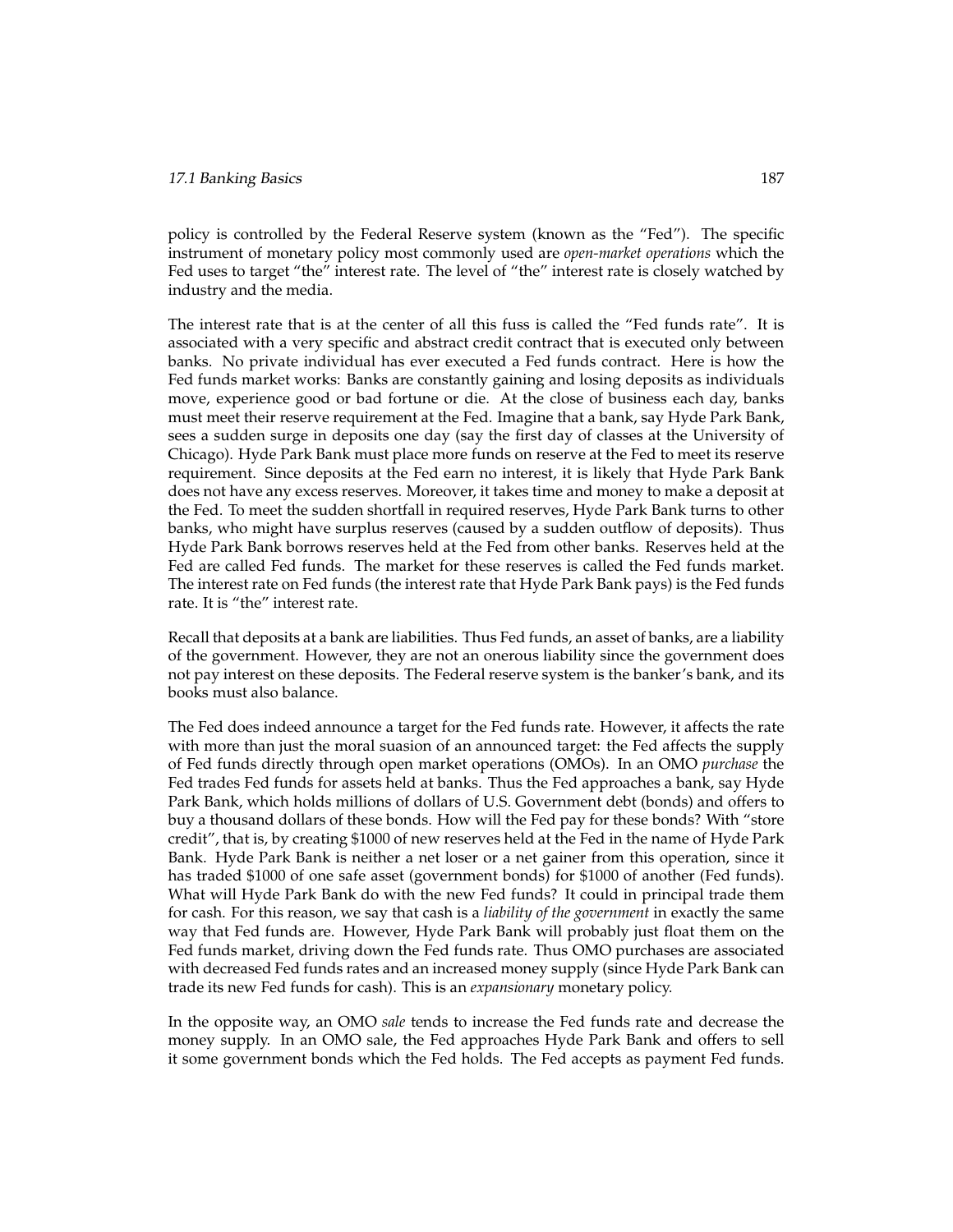Thus the stock of Fed funds decreases and the Fed funds rate increases. Since Hyde Park Bank had to give up an asset that could be traded directly for cash (Fed funds), OMO sales cause a decrease in the money supply. This is a *contractionary* monetary policy.

### **Narrow Banking**

In modern America, the banking system has two jobs. Intermediation is one job (and the primary focus of this chapter). The other job is acting as a *payments system.* That is, deposits at banks can be accepted as legal payment for goods and services, often in the form of checks (drafts on deposits). Although we are accustomed to thinking of these two jobs as linked, there is absolutely no inherent reason why they should be. In fact, true banking reform would institute so-called *narrow banking*, in which banks are not allowed to lend. They would have to back deposits completely with a riskless asset (usually government bonds). This is equivalent to a 100% reserve requirement. In this scenario, banks would concentrate only on providing low-cost payments services like checks, smart cards, direct deposit and direct withdrawal.

In a world of narrow banking, households seeking loans, for example a home mortgage, would not approach banks. Neither would households seeking a greater return on their investment than that provided by the narrow banks. Instead they would approach nonbank financial intermediaries. These intermediaries would be like mutual funds: savers would own an equity share of the mutual fund, which would have some constantly quoted price. Borrowers would negotiate with the mutual fund in much the same way that they would with a bank. The key difference is that the value of the mutual fund would not be fixed, like the value of deposits at a bank. In good economic times the mutual fund will perform better than in bad economic times. As we shall see in the section on bank runs below, this kind of arrangement effectively prevents financial panics.

#### **Payments Systems**

Before turning to models of intermediation, it is worth briefly discussing the payments system<sup>2</sup>. The payments system is the infrastructure, law and custom governing our ability to pay for goods and services. The most common methods of payment by households are cash, check and credit card. Of these three methods, only cash requires no up-front investment by the household. To have a checking account costs (on average) \$80 a year, and since credit cards are a form of unsecured debt, households must frequently pay some minimum amount each year to use one. Households too poor to afford either must use so-called "Currency Exchanges", which are ubiquitous features of working-class neighborhoods. These institutions will cash paychecks and welfare checks (for a fee), allow households to pay

<sup>&</sup>lt;sup>2</sup>The numbers in this subsection are drawn from the paper "Retail Payments Instruments: Costs, Barriers, and Future Use" by David Humphrey and Lawrence Pulley, presented at the Conference on Bank Structure and Competition in Chicago, May 7, 1998.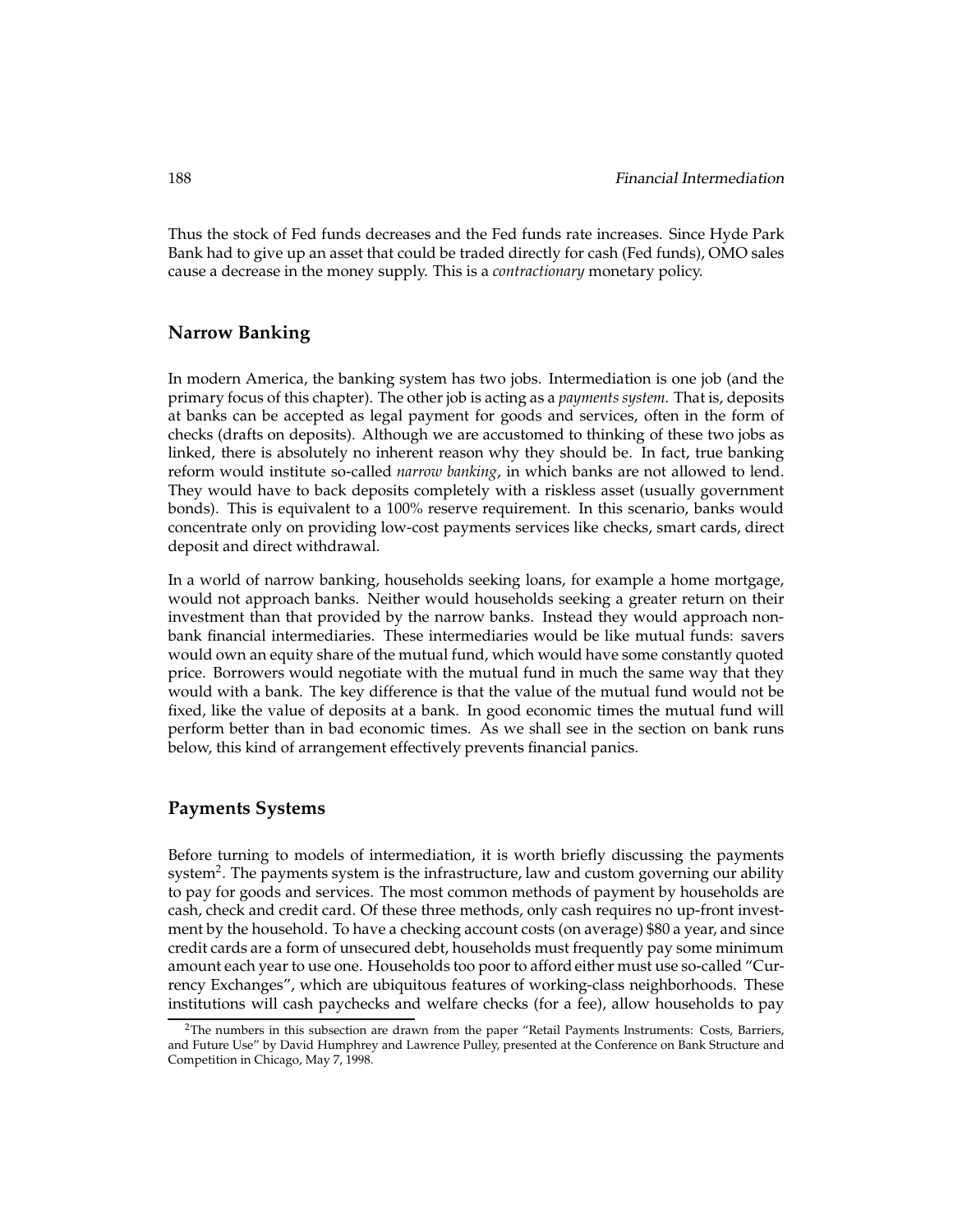their utility bills in cash (for a fee) and write "money orders" (a form of check), again for a fee. A year's worth of transactions at one of these exchanges can easily cost much more than \$80, but the costs are directly contingent upon use, unlike checking accounts or credit cards, and do not require anything in the way of legal documentation.

Although there is about \$400 billion in U.S. currency (cash) outstanding, only 10%-15% of this total cash (based on surveys of households) is used by households. Over 60% of total cash is thought to be outside the U.S. In the U.S., roughly 70% of all transactions are settled in cash, while the same figure is 78% in Holland, 83% in Finland, 86% in Germany and 90% in the United Kingdom. The average value of these transactions is small, below \$10.

In the U.S., of all non-cash transactions, 75% are settled by check, and the average check is for \$1,158. About 20% are settled by credit card, with an average value of \$61. It is interesting to note that although less than 0.5% of transactions are settled by wire transfer, the average size of a wire transfer is over \$4.2 million. The relatively large values of these figures stems from the fact that they are used by the government and other institutions. Households' non-cash transactions average below \$50.

The total cost of the U.S. payments system to payors, banks and payees is \$204 billion a year (about 3% of GDP) or roughly \$1050 per adult. Each non-cash payment costs on average \$2.60.

Finally, although the check system is deeply entrenched in the U.S., the new electronic payments means are substantially cheaper, costing a third to a half as much as checks.

Looking across countries, the average American made 326 non-cash transactions in 1996. The corresponding figure for Canada is 151, for Europe it is 126 and for Japan a paltry 40. Of these, checks accounted for 244 of the transactions in the U.S., 62 in Canada, 31 in Europe and only two in Japan. Thus check clearing is much more common the U.S. than even in Canada. These other countries rely more heavily on debit cards and other electronic means (although the total number of non-cash transactions abroad is still well below the level in the U.S.).

For most of the post-war period, the U.S. has led the world in payments system technology. In other countries it is still quite common to pay even very large bills with cash. However, the backbone of the domestic payments system, the check clearing system, is showing its age. Other countries are already using sophisticated electronic systems such as debit cards and electronic check presentation, that have yet to become common here. Although most economists do not consider payments systems directly relevant to intermediation and the conduct of monetary policy, there is no question that they have a large and direct impact on all households in an economy.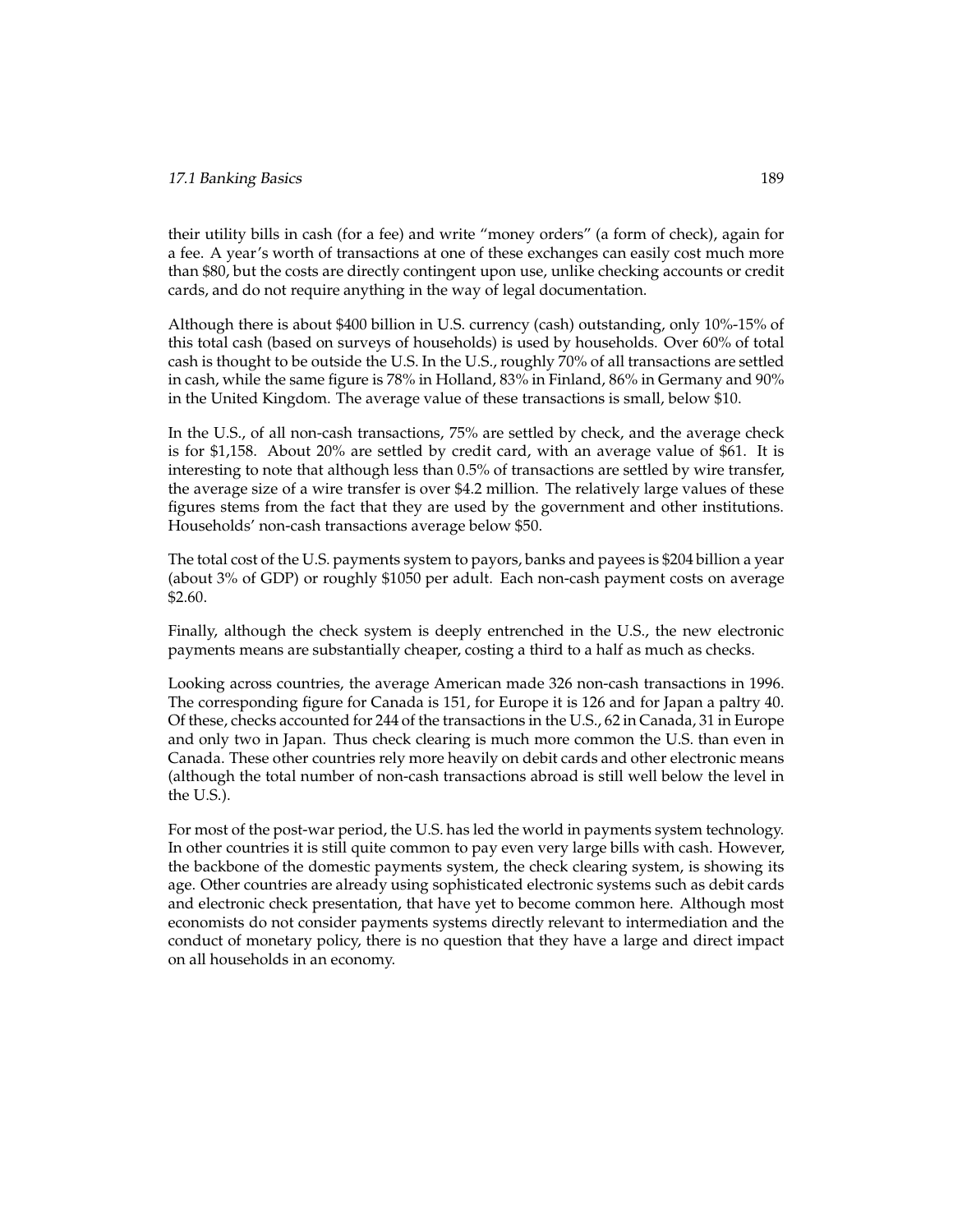# **17.2 A Model with Costly Audits**

In this section we will consider a model that replicates several of the important features of financial intermediation. This model is originally due to Williamson (1987). Intermediaries will arise endogenously to evaluate the credit worthiness of borrowers, to bundle small deposit together to make a large loan, to minimize the cost of monitoring borrowers and to spread default risk across several lenders, so they are fully insured against default by borrowers.

This model is exciting because we are, for the first time, going to calculate a competitive equilibrium in the capital market with heterogeneous agents. In addition, this capital market is going to suffer from a realistic problem: audit costs. As a result, in equilibrium, some agents will be unable to get loans no matter what interest rate they promise to pay, so there will be *credit rationing* in equilibrium. Also, the audit costs are going to produce very familiar credit contracts, the fixed-obligation loan.

# **Agents**

In this model there will be two kinds of agents. Type-1 agents, who form a proportion  $\alpha$  of the population, will be *workers*. Type-2 agents, who form the remaining  $1 - \alpha$  proportion of the population, will be *entrepreneurs.*

There will be two periods. In the first period, type-1 agents work some amount, consume and then save. Intermediaries accept these savings as deposits and use them to make loans to type-2 agents. Type 2 agents will operate their risky technologies in the "morning" of the second period, realize their outcomes and repay the intermediaries. The intermediaries will then take these payments and repay their depositors. There is no way to store the consumption good between periods.

Type-2 agents are born with a number stenciled on their foreheads. This gives their *audit cost.* That is, if a type-2 agent is born with  $\gamma_i$  on his forehead, it costs  $\gamma_i$  for any other agent to observe the outcome of his technology (more on that below). Note that the audit cost  $\gamma$  is public. These audit costs are distributed uniformly on the interval [0, 1]. Thus 25% of all type 2 agents will be born with audit costs below 0:25, and the remaining 75% of type-2 agents will have audit costs greater than 0:25.

# **Preferences**

Type-1 agents care about consumption in both periods. Their preferences over consumption  $c_0$  and  $c_1$  and labor effort exerted in the first period  $\ell_0$  are as follows:

(17.1) 
$$
U^1(c_0, \ell_0, c_1) = u(c_0, \ell_0) + c_1.
$$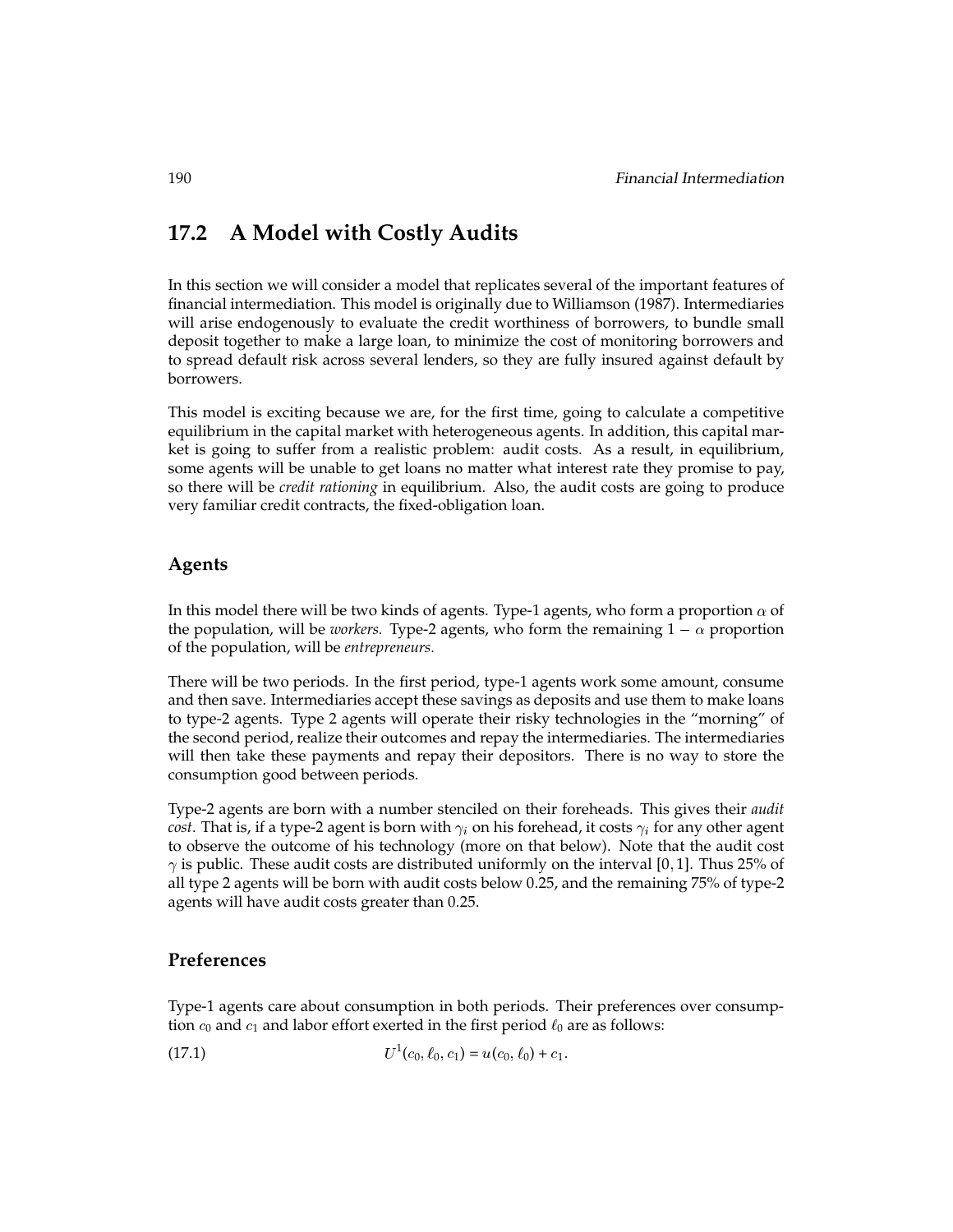Here  $u_1($ ,  $) > 0$ ,  $u_2($ ,  $) < 0$  and  $u_{22} < 0$ .

Type-2 agents care only about consumption in the second period. Their preferences over consumption  $c_1$  are simply:

(17.2)  $U^2(c_1) = c_1$ .

So type-2 agents are risk neutral in consumption and supply no labor effort.

### **Technology**

Type-1 agents may work up to h hours while young (in the first period of life), where  $h < 1$ . Labor effort is transformed directly into the consumption good (so that the implicit "wage rate" is just unity). The risk-free interest rate offered by the financial intermediaries is  $r$ , so type-1 agents face budget constraints of the form:

(17.3) 
$$
c_0 = \ell_0 - s
$$
, and:

(17.4)  $c_1 = (1 + r)s$ .

Where  $\ell_0 \leq h$  and s is the savings of a type-1 agent.

All type-2 agents have access to the same technology, no matter what their audit cost is (that is, they differ only in their audit cost). In exchange for a capital input of  $k = 1$  while young, type-2 agents will operate a risky technology that produces output of <sup>y</sup>, where, for a particular agent  $i$ , output  $y_i$  is:

$$
y_i = 1 + \varepsilon_i.
$$

The idiosyncratic shock term  $\varepsilon_i$  is distributed uniformly on the interval [0, 1]. So the mean or average shock is 0.5 and mean output is  $1 + 0.5 = 1.5$ .

Notice that type-2 agents have no intrinsic wealth of their own–they must get a loan of size  $k = 1$  to finance their projects. Since the absolute maximum that a type-1 agent can produce, by working full-time  $(\ell_0 = h)$  is h, which by assumption is less than unity, a type-2 agent's project can be financed only by a loan from several type-1 agents. Thus intermediaries are going to have to aggregate deposits from several savers to make a single productive loan, which matches the real world experience well.

Finally, the output yi of a particular type-2 agent's technology is *private* to that agent. Only agent *i* may costlessly observe  $y_i$ . All other agents must pay the audit cost  $\gamma_i$  stenciled on agent i's forehead to observe  $y_i$ .

# **Intermediation**

Although we will not explicitly model the industrial organization of banking in this paper (that is, we will not write down how banks are formed, who owns them and so on),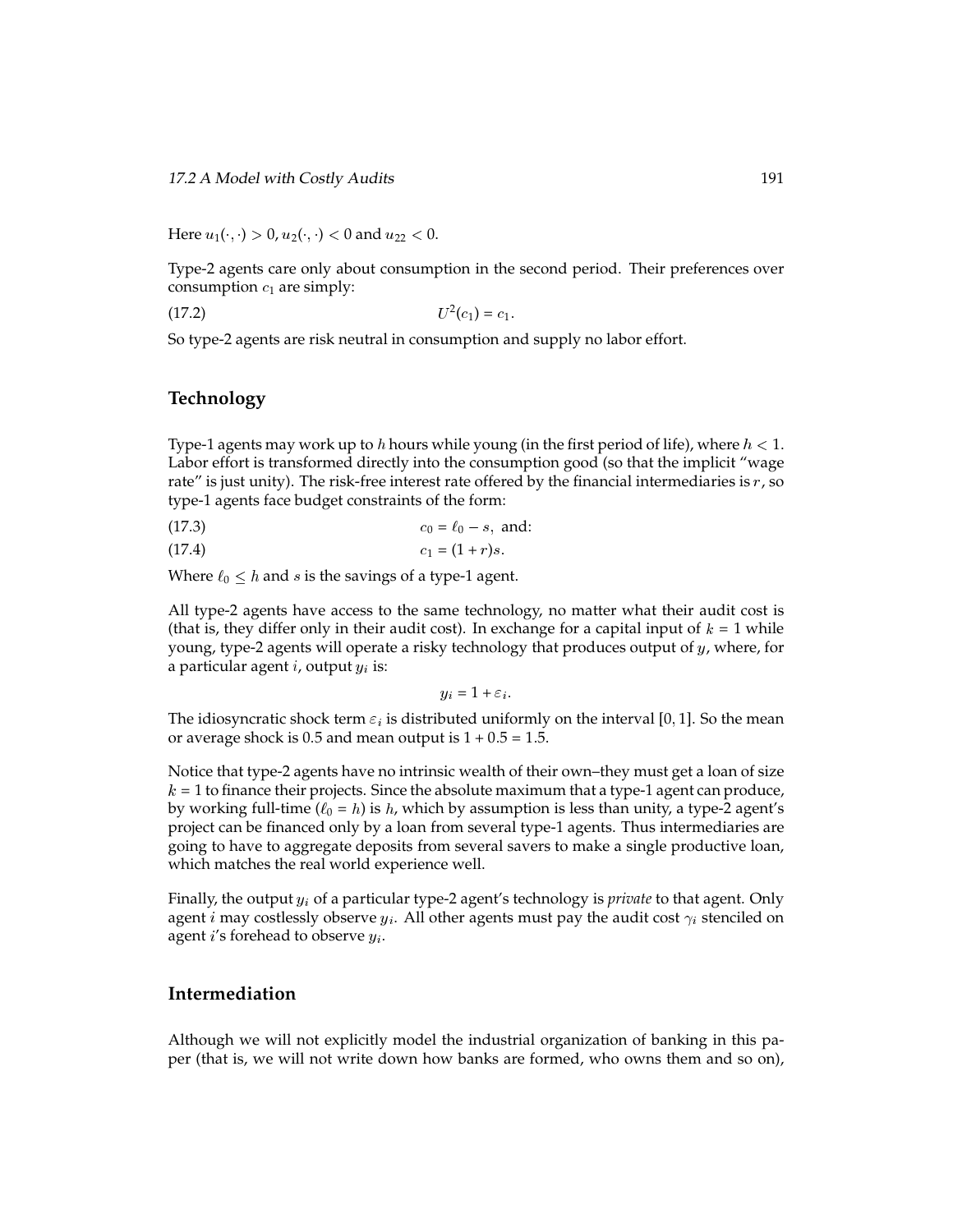it is easy to see what the optimal banking structure will look like. Since the only cost to forming a bank is auditing defaulting borrowers, any agent can declare himself a bank, accept deposits and make loans. The larger the bank, the more insurance that depositors will have against defaults. Imagine a bank that matched  $n$  depositors, each of whom deposits some amount  $1/n$  with exactly one borrower. There is no insurance at all for those  $n$  depositors. If the borrower defaults, then all  $n$  depositors lose everything. Now imagine that a second bank opens across the street from this first bank. This bank seeks to match 2<sup>n</sup> depositors with two borrowers. If one borrower defaults, depositors may still recover something from the other borrower. The second bank will clearly attract more depositors than the first bank. In this way, larger and larger banks will form, until all the potential depositors go to the same bank, which also makes all of the loans.

Now let us turn our attention to the question of optimal loan contracts. The bank advances a type-2 agent a loan of  $k = 1$ . The agent then experiences output y, which is secret. The bank is interested in minimizing the expected audit cost it will have to pay. One contract would be for the borrower to report his output, and for the bank to take, say 10% of that output as payment for the loan, and the bank never audits. The problem with this contract is that borrowers will always announce that  $y = 1$ , the minimum possible output. Since the bank is not auditing, there is no way for it to dispute this claim.

The bank wishes to minimize the cost of audits while at the same time ensuring that borrowers tell the truth. It turns out that the best contract for this purpose is one in which the bank announces some required repayment level  $X$ . No matter what output is, the bank insists on getting its amount X. Any borrower who announces output  $y < X$  is declared bankrupt and audited. Whatever output that agent had produced (no matter how large or small) is seized by the bank. Borrowers with outcomes  $y < X$  have no incentive to announce anything other than the truth, while borrowers with outcomes  $y > X$  know they must always pay X or be audited, so they merely announce  $y$ , pay X and consume the residual  $y - X$ .

It is interesting to note that is exactly the kind of debt contract that is actually written. Lenders make loans at some interest rate, and expect to be repaid the loan amount plus interest. If borrowers do not repay this amount, they are declared bankrupt and legal proceedings begin. Of course in our society bankrupt agents do not consume zero, and in fact their minimum consumption varies from state to state, but the underlying principle is the same. Risk averse agents would prefer more complicated credit contracts, ones that provided a certain amount of insurance along with the loan. For example, most homeowners would be willing to pay above-market interest rates on their mortgages if their bank agreed to cut their mortgage payments if something bad happened to the homeowner (loss of job, injury etc). The reason such contracts are not more common is because output is largely hidden. Lenders want to be assured of repayment without having to closely monitor their borrowers (an expensive proposition).

Let us return to the problem of a financial intermediary making a standard loan of size  $k = 1$ to a particular borrower with known audit cost  $\gamma$ , requiring repayment X and auditing the borrower if output falls below X. Write X as  $1 + x$ , so x is the net interest rate paid by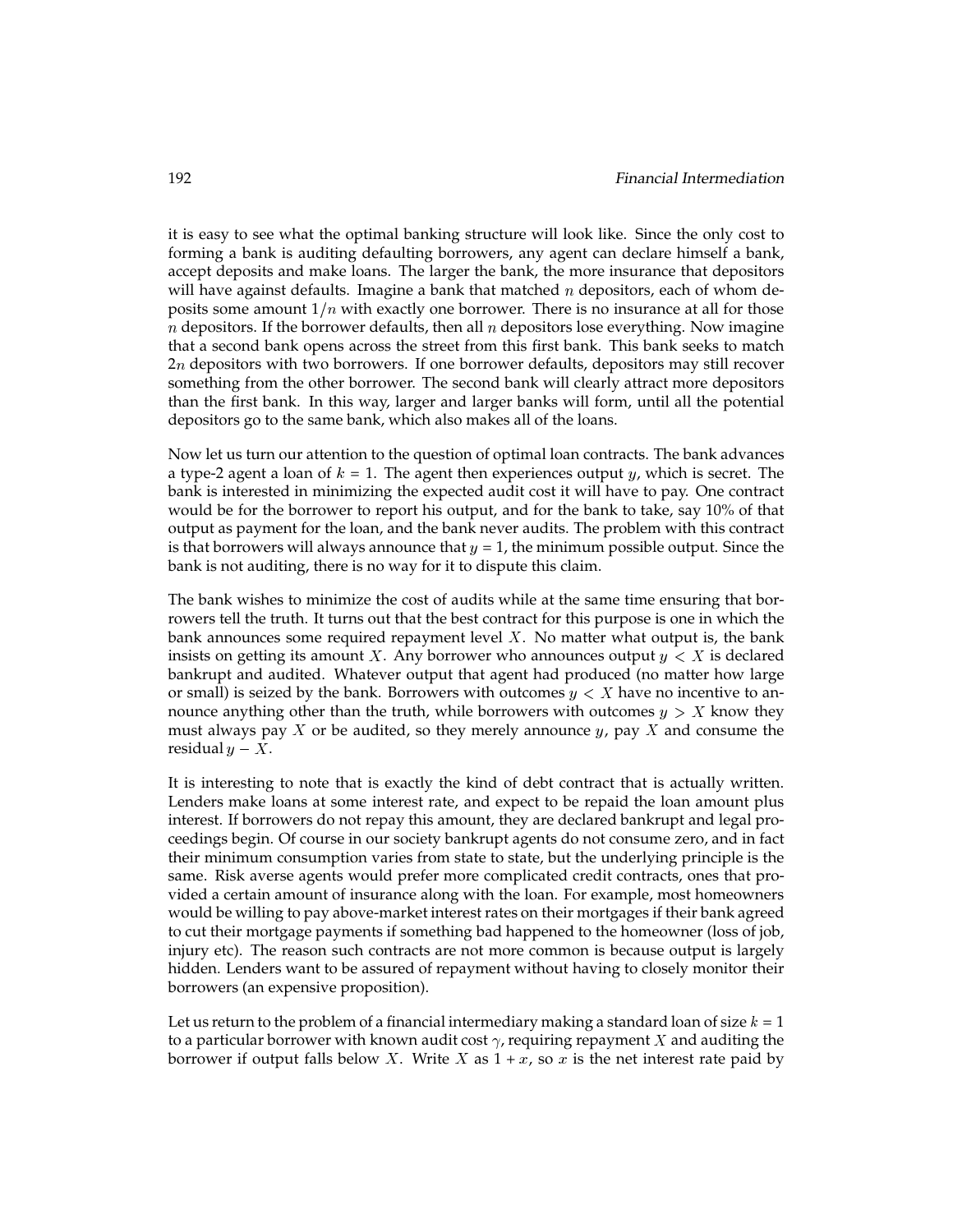borrowers. In addition, recall that output  $y$  is always between 1 and 2, depending on the value of the shock term  $\varepsilon$ . The actual revenue of the intermediary conditional on the repayment amount x, the audit cost  $\gamma$ , and the shock term  $\varepsilon$  is:

$$
\pi(x,\gamma,\varepsilon) = \begin{cases} 1+x, & \varepsilon \geq x \\ 1+\varepsilon-\gamma, & \varepsilon \leq x. \end{cases}
$$

The bank knows that the output shock  $\varepsilon$  is distributed uniformly on the interval [0,1]. Assuming that  $0 \leq x \leq 1$ , the expected revenue of the intermediary conditional only on x and  $\gamma$  is:

$$
\pi(x,\gamma) = \int_0^1 \pi(x,\gamma,\varepsilon) \,d\varepsilon
$$
  
=  $1 + \int_0^x (\varepsilon - \gamma) \,d\varepsilon + x \int_x^1 \,d\varepsilon$   
=  $1 + \left(\frac{x^2}{2} - \gamma x\right) + x(1-x)$   
=  $1 + (1 - \gamma)x - \frac{x^2}{2}$ .

It is easy to see that expected revenues  $\pi(x, \gamma)$  as a function of x are a parabola with a peak at  $x^*(\gamma) = 1 - \gamma$ . No bank would ever charge a repayment amount x greater than  $x^*(\gamma)$ , since revenue is declining in  $x$  beyond that point, and borrowers are worse off.

Let  $\pi^\star(\gamma)$  be the absolute maximum amount of revenue that the bank can accumulate as a function of the audit cost,  $\gamma$ . That is:

$$
\pi^*(\gamma) = \pi [x^*(\gamma), \gamma] = 1 + \frac{1}{2}(1 - \gamma)^2.
$$

Thus for agents with  $\gamma$  = 1, the bank's maximum revenue occurs when  $x^\star(\gamma=1)=0$  and the bank never audits, producing a revenue of  $\pi^\star(\gamma=1)=1$  with certainty. For agents with  $\gamma$  = 0, the maximum revenue that the bank can extract occurs when  $x^\star (\gamma = 0)$  = 1 and the bank's expected revenue is  $\pi^\star(\gamma=0) = 3/2.$ 

Now let us turn our attention to the liabilities of the bank. The bank owes its depositors an amount  $1 + r$  on a unit loan. Thus for each borrower of audit cost  $\gamma$ , banks will pick the lowest value of x such that  $\pi(x, \gamma) = 1 + r$ . There will be some agents, with relatively high values of  $\gamma$ , for which banks will never be able to realize an expected return of  $1 + r$ . That is, those agents with audit costs  $\gamma \geq \gamma^\star(r)$  such that:

$$
\pi^{\star}[\gamma^{\star}(r)] = 1 + r.
$$

will be *credit rationed.* Banks will never make them a loan, they will be squeezed out of the credit market and their projects will not be funded. It is easy to see that  $\gamma^\star(r)$  is given by:

$$
\gamma^{\star}(r) = 1 - \sqrt{\frac{r}{2}}.
$$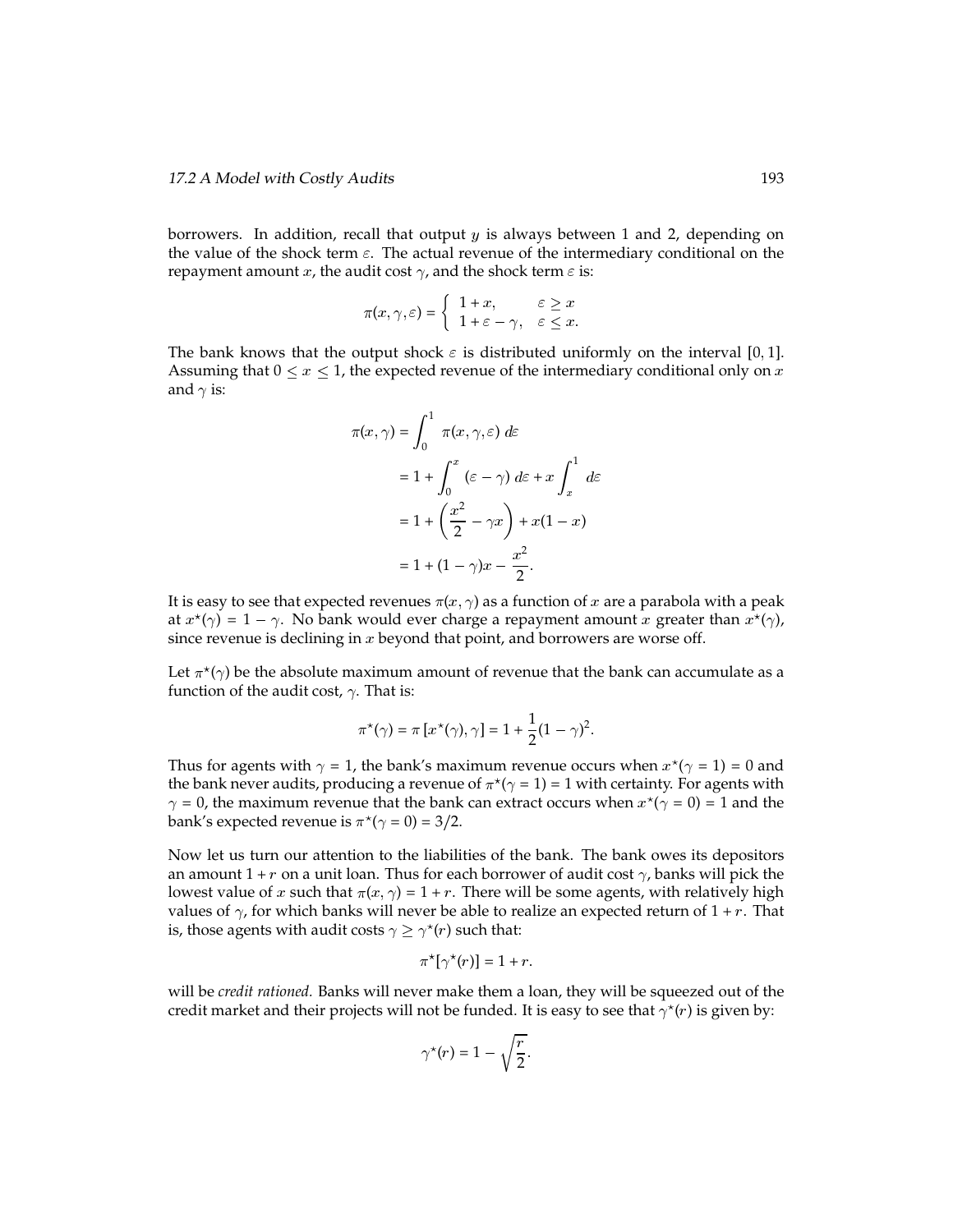Thus when  $r = 0$ ,  $\gamma^{\star} = 1$  and no agents are credit rationed. As  $r$  increases, more agents are credit rationed, and at the astronomical interest rate of  $r = 2$ , all agents are credit rationed.

# **Equilibrium**

It is easy to see now how equilibrium in this economy will be achieved. There will be a demand for capital, which is decreasing in  $r$ , and a supply of capital, which is increasing in  $r$ . The demand for capital is given by the number of agents who are not credit rationed at the interest rate r. That is, the proportion of type-2 agents (remember, they make up  $(1 - \alpha)$ ) of the total) with  $\gamma\leq\gamma^\star(r).$  Thus the aggregate demand for capital is given by:

$$
K^{d}(r) = (1 - \alpha)\gamma^*(r) = (1 - \alpha)\left(1 - \sqrt{\frac{r}{2}}\right).
$$

As <sup>r</sup> decreases, more and more type-2 agents may finance their projects. Each type-2 agent always wants exactly one unit of capital, so individual borrowing is constant but aggregate borrowing increases.

The supply of capital comes from the saving schedules of type-1 agents. As  $r$  increases, type-1, or worker, agents each save more. Say that the savings schedule of workers is given by  $S(r)$ . Thus the supply of capital is:

$$
K^s(r) = \alpha S(r)
$$

Equilibrium in the capital market will occur at the interest rate  $r^\star$  at which:

$$
K^s(r^*)=K^d(r^*)
$$

That is, where the supply of capital from type-1 agents' savings equals the demand for capital from intermediaries lending to type-2 agents, so they can finance their projects.

#### **An Example**

Imagine that type-1 agents had preferences over consumption while young  $c_0$ , labor effort while young  $\ell_0$ , and consumption while old  $c_1$  given by:

$$
U^{1}(c_{0}, \ell_{0}, c_{1}) = u(c_{0}, \ell_{0}) + c_{1} = 2\sqrt{c_{0}} + 2\sqrt{h - \ell_{0}} + c_{1}.
$$

Recall from the budget constraints, equations (17.3) and (17.4), that, by substituting in the savings term  $s$ , this becomes:

$$
U^{1}(\ell_{0}, s) = 2\sqrt{\ell_{0} - s} + 2\sqrt{h - \ell_{0}} + (1 + r)s.
$$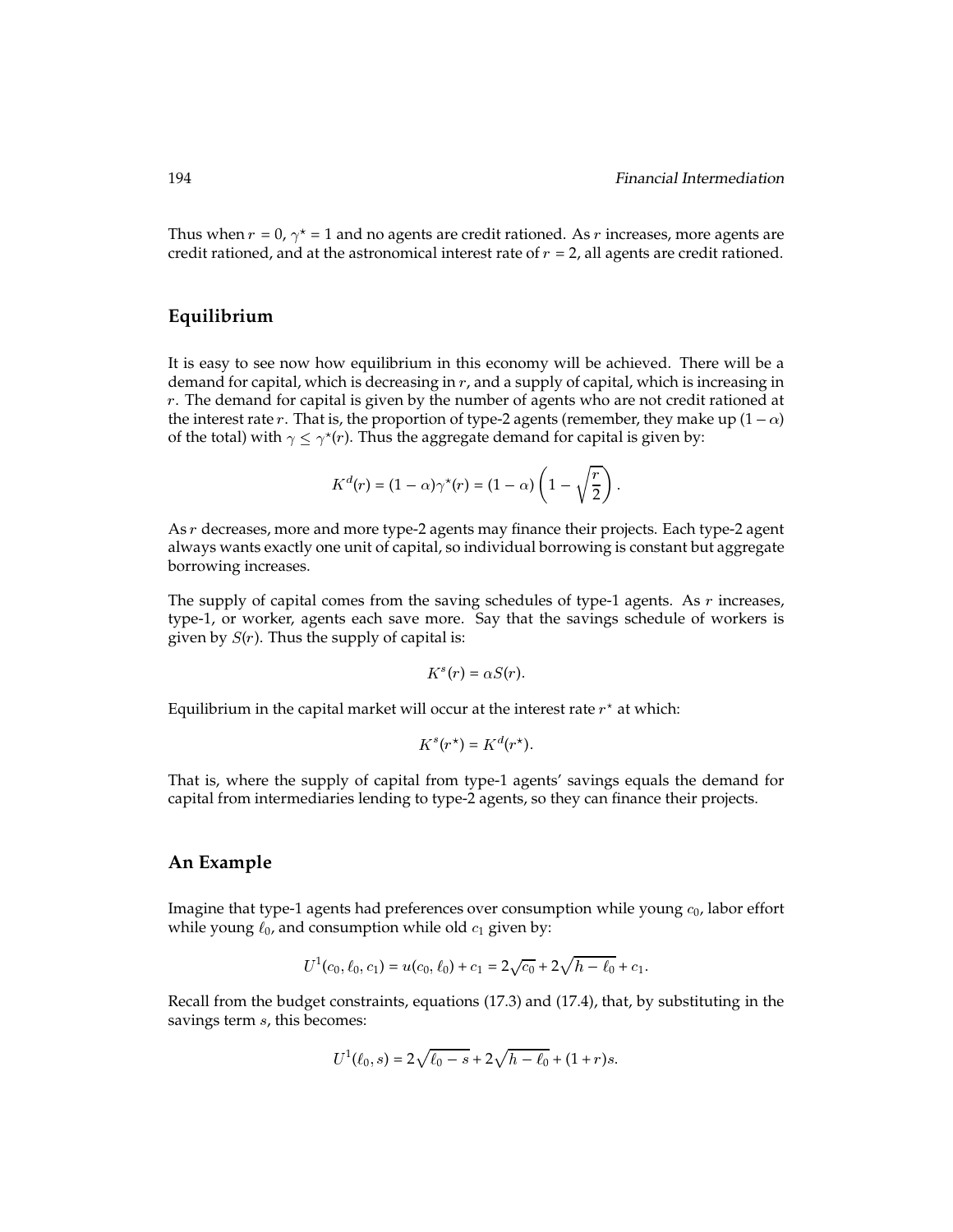We take derivatives with respect to  $\ell_0$  and s to find the first-order necessary conditions for maximization:

$$
\frac{1}{\sqrt{\ell_0 - s}} - \frac{1}{\sqrt{h - \ell_0}} = 0, \text{ and:}
$$

$$
-\frac{1}{\sqrt{\ell_0 - s}} + (1 + r) = 0.
$$

We can solve these to find the savings schedule of type-1 agents:

$$
s(r) = h - \frac{2}{(1+r)^2}.
$$

The aggregate supply of capital is thus:

$$
K^{s}(r) = \alpha \left[ h - \frac{2}{(1+r)^{2}} \right].
$$

Notice that  $K^s(r_0) = 0$  where  $r_0 = \sqrt{2/h} - 1$ .

For equilibrium to occur with this specification of preferences, the interest rate at which there is zero demand for capital must exceed the interest rate at which there is zero supply. The zero-demand interest rate we know from above to be  $r = 2$ . The zero-supply interest rate is  $r = r_0$ . Thus for equilibrium:

$$
\sqrt{\frac{2}{h}}-1<2.
$$

It is easy to see that this means that  $h > 2/9$ . Indeed, as h gets closer and closer to 2/9, the supply curve shifts upward. This in turn causes the equilibrium interest rate to rise and the equilibrium supply and demand of capital to fall, decreasing the number of projects that are undertaken.

# **17.3 A Model with Private Labor Effort**

The model of the previous section was very useful in thinking about equilibrium in the credit market. However, since in the real world we do not necessarily recognize "type-1" and "type-2" agents from birth, and we do not readily observe different audit costs, it makes sense to consider a different model. In this model all agents will be identical except for their wealth level. Some agents will be richer, others poorer. There will be no audit cost, and output will be public. However, agents are going to have to work to make the project succeed, and the amount of their labor effort will be *private* (that is, hidden). It can never be known (cannot be audited). This is another example of moral hazard.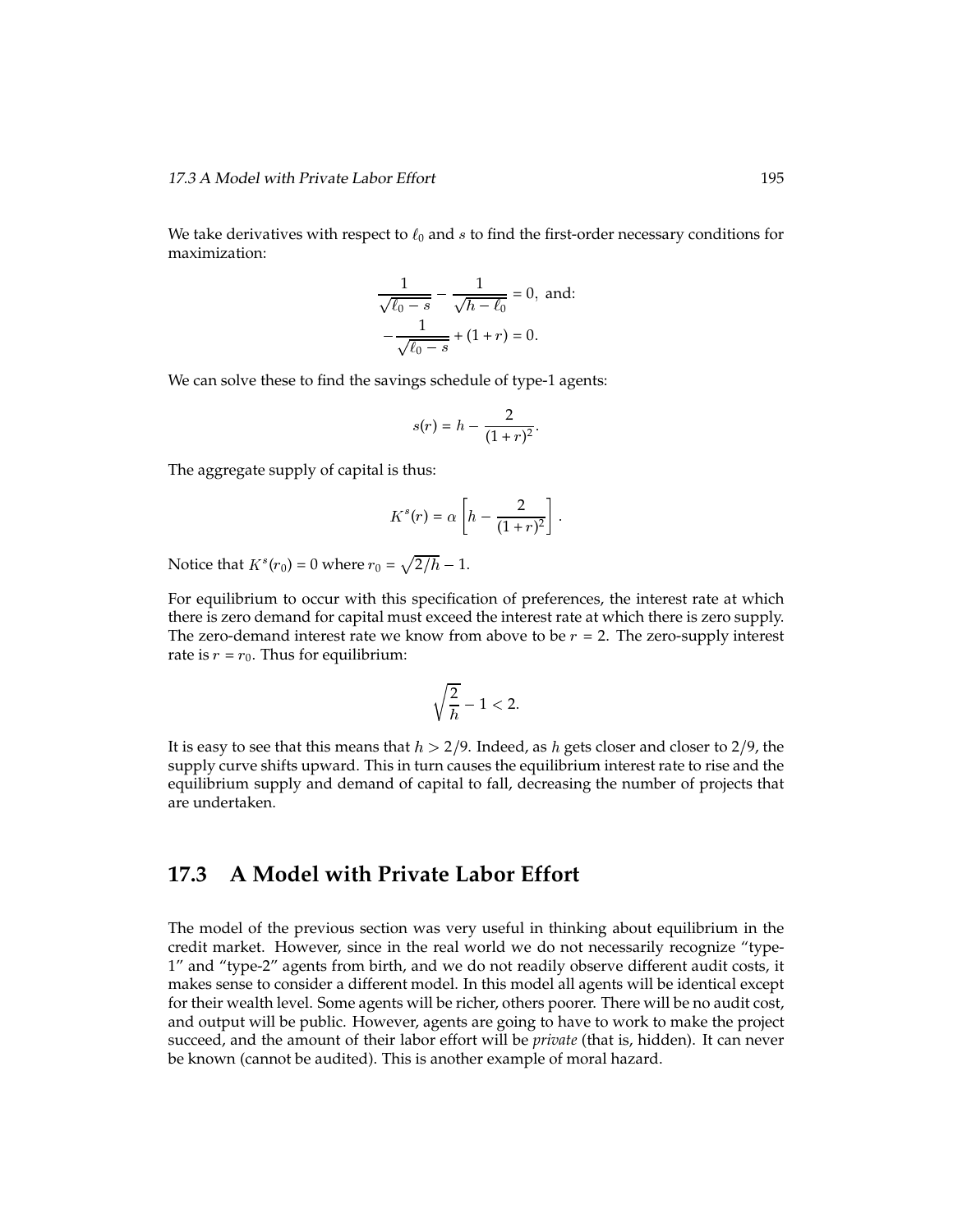#### **Technology, Endowments, Preferences**

All agents will have access to a common "back-yard" technology which will map capital  $k$ and labor effort  $\ell$  into a probability that the project succeeds. If the project succeeds, output is high, at q. If it fails, output is zero. Capital k can take on only two values:  $k = 0$  or  $k = 1$ . If  $k = 1$  then the probability of the high output is just given by the level of labor effort,  $\ell$ . If  $k = 0$  then the low output occurs with certainty, no matter what the effort level was.

Agents are all endowed with some level of wealth  $a$ . For a particular agent, if  $a < 1$ , then that agent must get a loan of size  $1 - a$  to operate the technology. If  $a > 1$ , then the agent can finance the technology alone and lend the surplus  $a - 1$ .

Agents have preferences over consumption  $c$  and labor effort  $\ell$  given by:

$$
c-\frac{q}{\alpha}\frac{\ell^2}{2}.
$$

Here  $0 < \alpha < 1$  and q is just the high output level.

### **Rich Agents**

Assume that there is some riskless rate of return r on wealth. A rich agent, one with  $a > 1$ , can finance the project from her own wealth and lend the remainder at this interest rate  $r$ . How much effort does she supply? If the project fails and output is zero, she consumes  $c = 0+(1+r)(a-1)$ . If the project succeeds and output is q, she consumes  $c = q+(1+r)(a-1)$ . The project succeeds with probability  $\ell$ , her labor effort. Thus her maximization problem is:

$$
\max_{\ell} \left\{ \ell[q + (1+r)(a-1)] + (1-\ell)[(1+r)(a-1)] - \frac{q}{\alpha} \frac{\ell^2}{2} \right\}.
$$

The first-order condition for maximization with respect to  $\ell$  is:

$$
q-\frac{q}{\alpha}\ell=0.
$$

This implies that  $\ell^{\star}(a) = \alpha$  for  $a \geq 1$ . That is, agents wealthy enough to finance the project out of their own funds all supply the same labor effort,  $\alpha$ .

Given that all rich agents supply  $\ell = \alpha$  regardless of their wealth, we can easily calculate their expected utility by plugging back in:

$$
\alpha q + (1+r)(a-1) - \frac{q}{\alpha} \frac{\alpha^2}{2}, \text{ or:}
$$

$$
\frac{\alpha q}{2} + (1+r)(a-1).
$$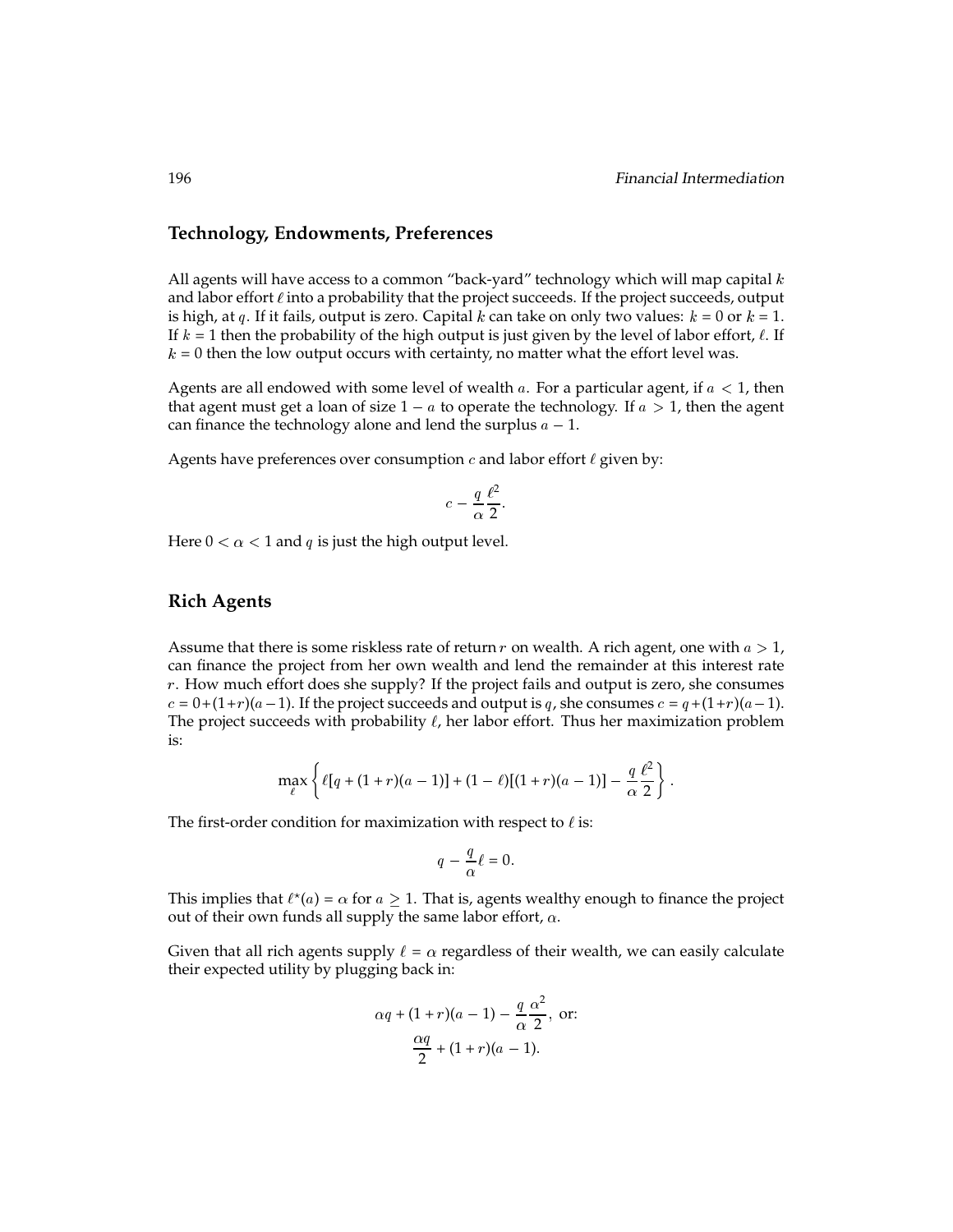Thus the value from operating the technology is  $\alpha q/2$ , and the value from lending any excess capital is  $(1 + r)(a - 1)$ . The opportunity cost of the capital used in the productive process is  $(1 + r)$  1 (since production requires one unit of capital). Thus for any agent to undertake the project, it must the case that:

$$
\frac{\alpha q}{2} \ge 1 + r.
$$

For the rest of this section we are going to assume that the interest rate r is below  $\alpha q/2 - 1$ , so agents will want to use the productive technology.

#### **Poor Agents**

Now consider the much more interesting case of a poor agent, with wealth  $a < 1$ , who seeks a loan from a financial intermediary of size  $1 - a$  in order to finance the project. For now we will assume that the intermediary charges the borrower an amount  $X$  if the project succeeds and zero if it fails. This is again the root of the moral hazard problem: the borrower only repays the bank if her project succeeds. This decreases the incentive for the borrower to work.

Now if the project succeeds, the agent consumes  $c = q - X$ , that is, output q net of repayment X. If the project fails, the agent consumes  $c = 0$ . Thus the agent is repaying only in the state when the project succeeds. The agent's choice of effort comes from the maximization problem:

$$
\max_{\ell} \left\{ \ell(q-X) + (1-\ell)(0) - \frac{q}{\alpha} \frac{\ell^2}{2} \right\}.
$$

The first-order necessary condition for maximization with respect to effort  $\ell$  is:

$$
(q - X) - \frac{q}{\alpha} \ell = 0.
$$

Solving for  $\ell^\star(X)$  (effort as a function of repayment) produces:

$$
\ell^*(X) = \alpha \left(1 - \frac{X}{q}\right).
$$

Notice immediately that  $\ell^*(0) = \alpha$  and that  $\ell^*(X)$  is decreasing in X. Hence poor agents, borrowers, will work less hard than rich agents, lenders.

# **Intermediaries**

Now consider the problem of the intermediary raising deposits and making loans to poor agents. If this intermediary makes a loan of size  $1 - a$ , it must pay its depositors an amount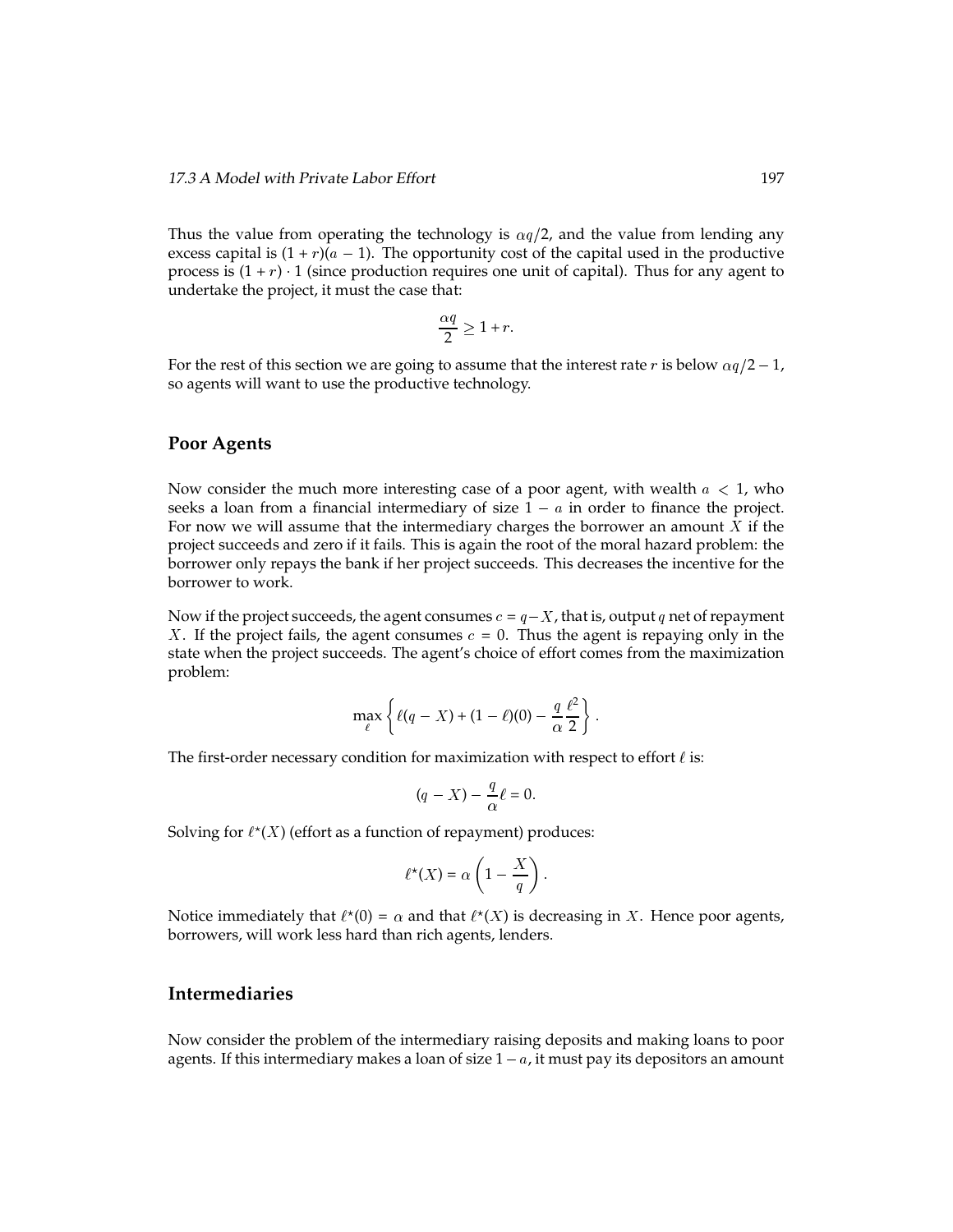$(1+r)(1-a)$  on this loan. Thus its expected return on the loan must be equal to  $(1+r)(1-a)$ , the risk-free cost of capital. If the project succeeds the bank makes  $X$ , if it fails, the bank makes 0. The probability of success is  $\ell$ , which cannot be observed or controlled directly by the bank. The bank must take the agent's effort choice as a function of repayment  $\ell^\star(X)$ as given. So the bank's zero profit condition is:

$$
\ell^*(X) \cdot X + [1 - \ell^*(X)] \cdot 0 - (1+r)(1-a) = 0.
$$

Substituting the borrower's choice of labor effort conditional on repayment,  $\ell^\star(X)$ , in from above, the bank's zero-profit condition becomes:

$$
X\alpha\left(1-\frac{X}{q}\right)-(1+r)(1-a)=0.
$$

This is a quadratic equation in  $X$  and may be written as:

$$
X^2 - qX + \left(\frac{q}{\alpha}\right)(1+r)(1-a) = 0.
$$

Using the quadratic formula, we obtain two possible values for  $X(a)$ , that is, repayment as a function of wealth:

$$
X(a) = \frac{q \pm \sqrt{q^2 - 4\left(\frac{q}{\alpha}\right)(1+r)(1-a)}}{2}
$$

Since competitive pressures will force intermediaries to charge the lowest possible value of *X*, we concentrate on the lower branch. Notice that  $X(1) = 0$ .

Consider the term inside the radical in the definition of  $X(a)$  above:

$$
q^2-4\left(\frac{q}{\alpha}\right)(1+r)(1-a).
$$

Notice that if  $a$  is small and  $r$  large, then this term might be negative. This means that, for poor borrowers, there is no value of  $X$  for which the intermediary can recover the cost of making the loan. Call this critical wealth  $a^{\star}(r)$ . Notice that  $a^{\star}(r)$  satisfies:

$$
a^*(r) = 1 - \frac{\alpha q}{4(1+r)}.
$$

Agents with wealth below  $a^*(r)$  are *credit rationed*. What will these agents do? They will become so-called *poor savers* and invest their meager funds in the economy-wide mutual fund.

Thus there will be three classes of agents in this model: the poor, who wish to borrow but cannot, and so save; the middle-class, who cannot self-finance but can borrow; and the rich, who self-finance and save the remainder of their wealth. Thus the demand for loans comes entirely from the middle-class, while the supply of funds comes from both the rich and the very poor. Increases in the interest rate will help the rich and the poor, and hurt the middle class.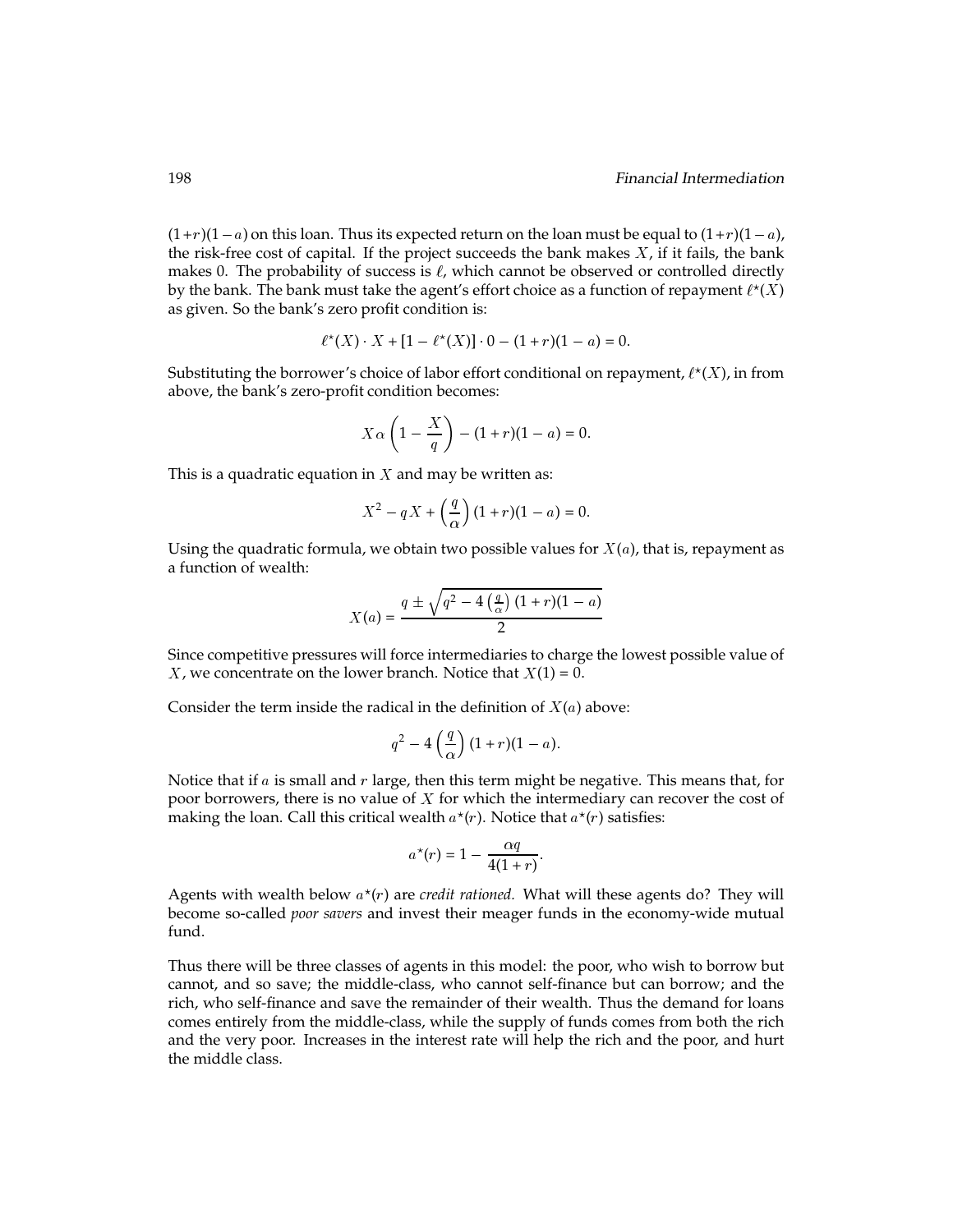# **17.4 A Model of Bank Runs**

Now we turn our attention to the celebrated model of bank runs from the paper "Bank Runs, Deposit Insurance, and Liquidity" by Diamond and Dybvig. As Diamond and Dybvig say:

Bank runs are a common feature of the extreme crises that have played a prominent role in monetary history. During a bank run, depositors rush to withdraw their deposits because they expect the bank to fail. In fact, the sudden withdrawals can force the bank to liquidate many of its assets at a loss and to fail. In a panic with many bank failures, there is a disruption of the monetary system and a reduction in production.

This neatly sums up the important features of the discussion. Bank runs can be a selfreinforcing phenomenon: if one agent sees others running for the bank, she must also join the run or face the certain loss of her wealth if the bank should fail. This sudden demand for cash (also called the demand for *liquidity*) causes the bank to sell (or *liquidate*) its assets (loan portfolio) at a loss, so it may be unable to satisfy the demands of its depositors. The real loss caused by premature liquidation is the fundamental reason why bank runs are bad.

How can bank runs be stopped? The authors consider two possibilities. First, *suspension of convertibility*, in which a bank temporarily refuses to cash out deposits. This is also known as a *bank holiday* and was quite common in the financial panics of the Great Depression. We shall see that bank holidays will only work under special conditions. Second, the authors consider *deposit insurance*, in which the government taxes all agents in order to honor banks' obligations. Deposit insurance will prevent bank runs even under very general conditions, and so we conclude that they are a more robust way of preventing bank runs. The authors do not consider the possibility of replacing the bank with a *mutual fund*, but, as we shall see, this too would prevent bank runs.

In this section we will consider a very different reason for banks to exist than in the previous two sections. Earlier, we viewed banks as institutions for getting capital from rich savers to poor borrowers (roughly speaking). In this section, all agents will have identical wealth and productive opportunities, but they will differ in the timing of their demands for consumption. Some agents will be content to consume later, while others will want to consume immediately. Agents will not know their type when they invest. Think of it this way: all agents are perfectly identical, except that some have cancer. Cancer diagnoses are announced only after all agents have made their investment decisions. When they are diagnosed, the cancerous agents want to consume immediately, while the noncancerous agents are content to wait until the following period to consume. The productive technology is (as we shall see) illiquid, so the cancerous agents are forced to prematurely liquidate. Banks will convert their illiquid assets into liquid liabilities. In doing so, the bank will leave itself open to the possibility of a bank run. If there is a bank run, then all assets are prematurely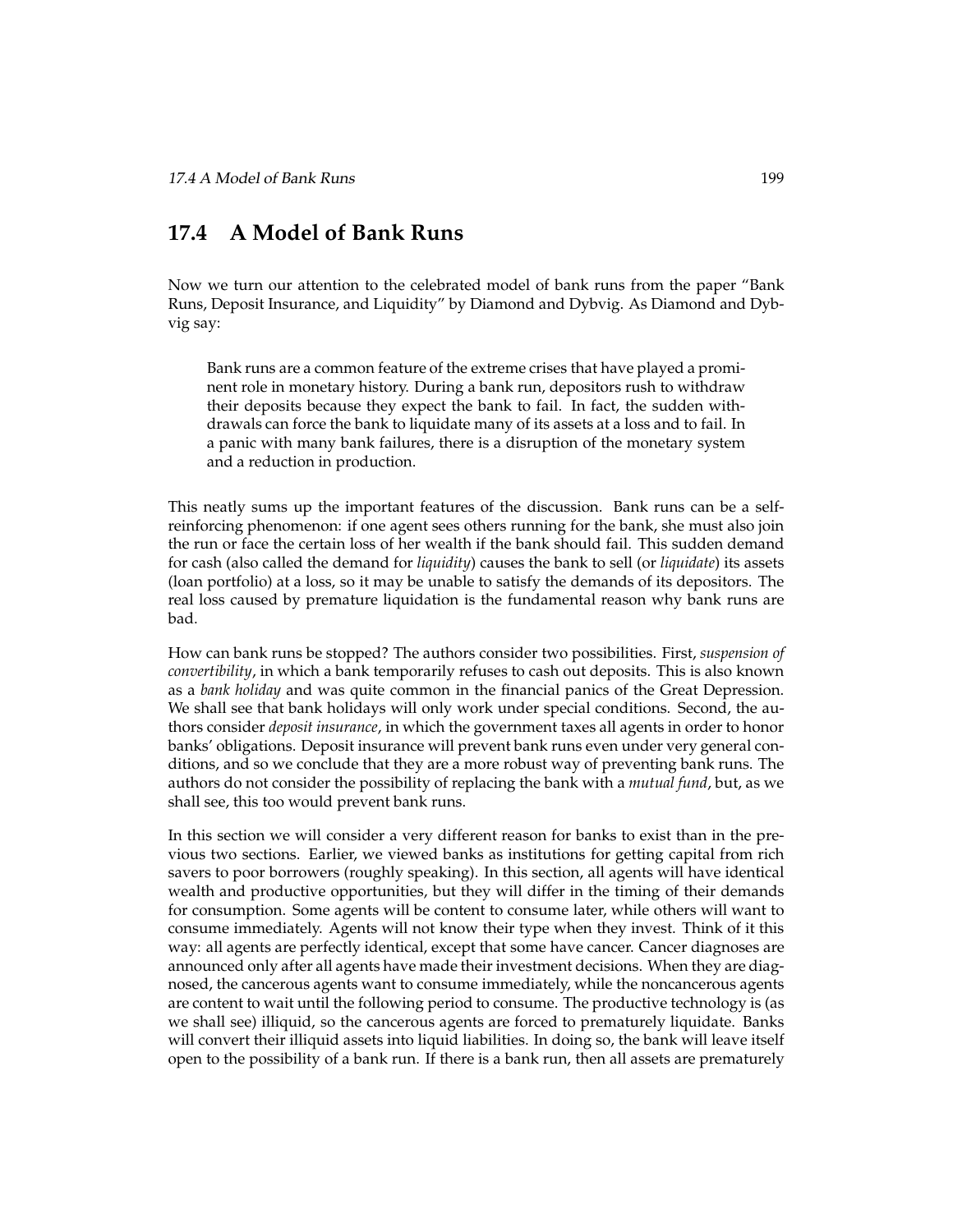liquidated and there is real economic harm done.

As in the previous two models that we have considered, there is an informational problem. Here, there will be no way for banks to distinguish agents who truly have urgent consumption needs (our "cancerous" agents) and those who do not (the "noncancerous" agents).

### **Technology, Endowments and Preferences**

There are three periods,  $t = 0, 1, 2$ . There is a single homogeneous good, and agents are endowed in period  $t = 0$  with one unit of this good. There is a common, riskless, technology which converts a unit invested in  $t = 0$  to  $F > 1$  units in period  $t = 2$ . If the technology is interrupted in the middle period,  $t = 1$ , the *salvage value* is just the unit again. Think of this as a "growing turnip" technology. All agents are endowed with a turnip at birth in period  $t = 0$ , which they plant. If they uproot the turnip in the second period of life,  $t = 1$ , they just get their original turnip back. If they leave the turnip in the ground all the way to the harvest date of  $t = 2$ , it will have grown to  $F > 1$  turnips.

Agents have no desire to consume in period  $t = 0$ . Let  $c_1$  be consumption in period  $t = 1$ and  $c_2$  be consumption in period  $t = 2$ . Agents will have preferences of the form:

$$
U(c_1, c_2; \Theta) = \begin{cases} \ln(c_1), & \text{if } \Theta = 1 \\ Q \ln(c_1 + c_2), & \text{if } \Theta = 2. \end{cases}
$$

Here  $1 \ge Q > F^{-1}$ . The term  $Q$  is less than one. As a result, agents with  $\Theta = 2$  (noncancerous) have a lower marginal utility than agents with  $\theta$  = 1 (cancerous). So not only do agents with  $\varTheta$  = 1 have to consume in period  $t$  = 1, they have a high marginal utility to boot. This is sometimes known as being "urgent to consume".

Agents of type  $\Theta$  = 1 have no desire to consume in period  $t$  = 2 at all, while agents of type  $\Theta = 2$  are indifferent between consumption in  $t = 1$  and  $t = 2$ . An agent with  $\Theta = 1$  has cancer and must consume while young while one with  $\theta$  = 2 does not have cancer and is indifferent between consumption while young or old.

Assume that there is some probability  $\theta$  of having  $\theta = 1$  (that is,  $\theta$  is the probability of getting cancer). With probability  $1 - \theta$ ,  $\Theta = 2$ . Assume further that there is a continuum of agents, so a *proportion*  $\theta$  will get cancer and the remaining  $1 - \theta$  will not.

#### **Optimal Insurance Contracts**

Let  $c_t^i$  be the consumption of an agent of type  $i$  in period  $t$ . Without banks, because one's type is private, there can be no insurance contracts, so all agents with  $\theta = 1$  uproot their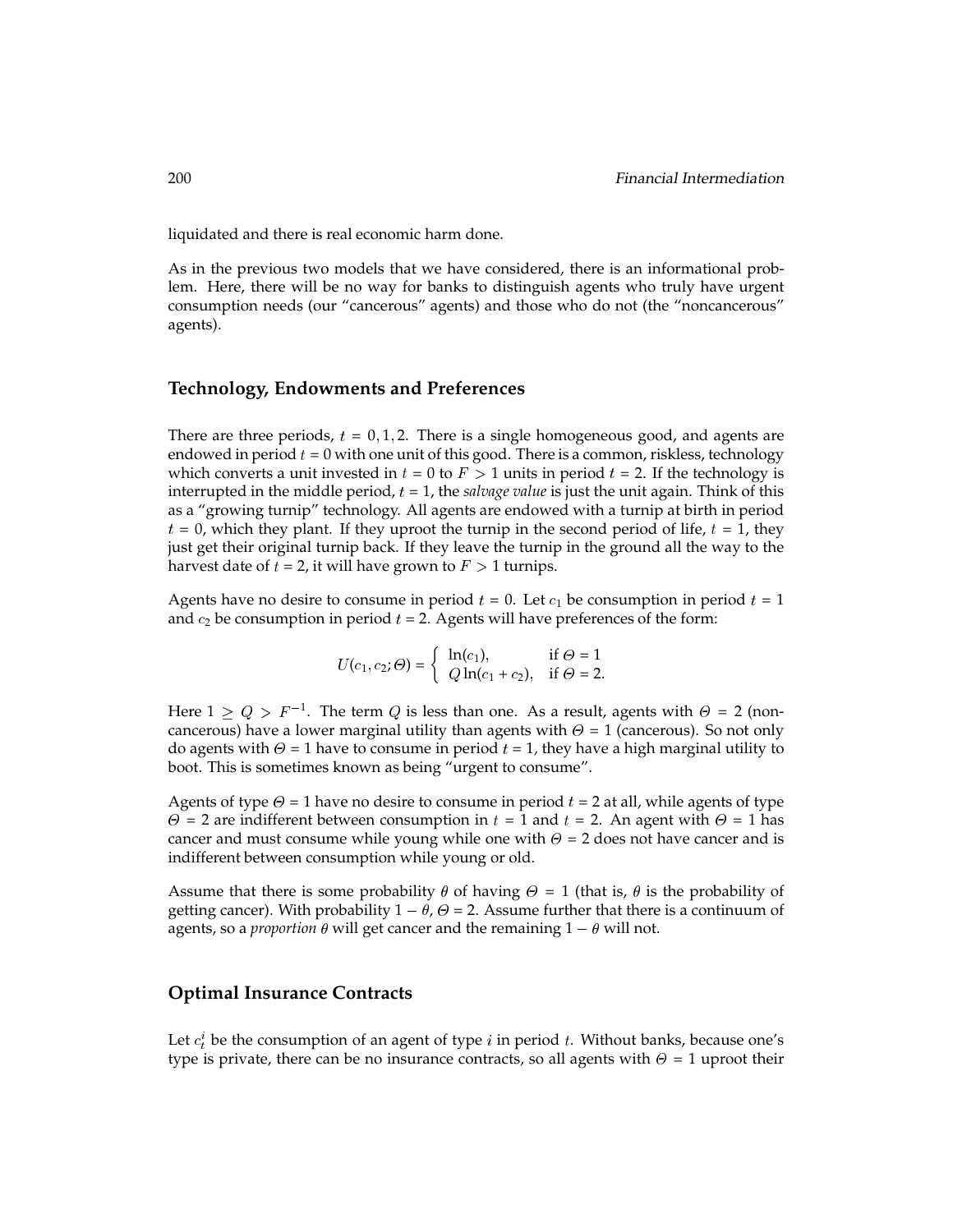turnip in  $t = 1$  and consume  $c_1^1 = 1, c_2^1 = 0$ . All agents with  $\Theta = 2$  leave the turnip in the ground until  $t = 2$  and consume  $c_1^2 = 0, c_2^2 = F$ .

Since agents are risk averse, they would prefer to be assured of some consumption between the low level of 1 and the high level of F. If  $\Theta$  were public (that is, commonly observed), zero-cost insurance companies would provide agents with insurance contracts. Optimal insurance contracts would have the feature that  $c_2^1 = c_1^2 = 0$  since agents with  $\Theta = 2$  are content to wait. The budget constraint of the insurance company (equation 1c in Diamond and Dybvig) is a little hard to understand at first glance. Think of it like this: a proportion  $\theta$  of the population will get  $c_1^1$ . This leaves  $1 - \theta c_1^1$  in the ground between period  $t = 1$  and  $t = 2$ , where it grows to  $F(1 - \theta c_1^1)$ . This is then spread between the remaining  $1 - \theta$  of the population. Thus  $c_2^2$  must satisfy:

$$
c_2^2 \le F \frac{1 - \theta c_1^1}{1 - \theta}.
$$

This is equivalent to:

(17.5) 
$$
\theta c_1^1 + \frac{(1-\theta)c_2^2}{F} \le 1.
$$

The insurance companies' Lagrangian is:

$$
\mathcal{L}(c_1^1, c_2^2, \lambda) = \theta \ln(c_1^1) + (1 - \theta)Q \ln(c_2^2) + \lambda \left(1 - \theta c_1^1 - \frac{(1 - \theta)c_2^2}{F}\right).
$$

This has first-order conditions of:

$$
\frac{\theta}{c_1^1} - \lambda \theta = 0,
$$
  

$$
Q \frac{1 - \theta}{c_2^2} - \lambda \frac{1 - \theta}{F} = 0, \text{ and:}
$$
  

$$
\theta c_1^1 + \frac{(1 - \theta)c_2^2}{F} = 1.
$$

We can solve these equations for the *optimal consumptions*, call them  $c_1^{1*}$  and  $c_2^{2*}$ . We find:

(17.6) 
$$
c_1^{1*} = \frac{1}{\theta + Q(1-\theta)}, \text{ and:}
$$

$$
c_2^{2^*} = \frac{QF}{\theta + Q(1-\theta)}.
$$

Note that by assumption  $QF > 1$ , so  $c_2^2 \geq c_1^{1*}$ . In a perfect insurance contract, type-2 agents (agents with  $\theta$  = 2) consume more than type-1 agents (unlucky agents with  $\theta$  = 1).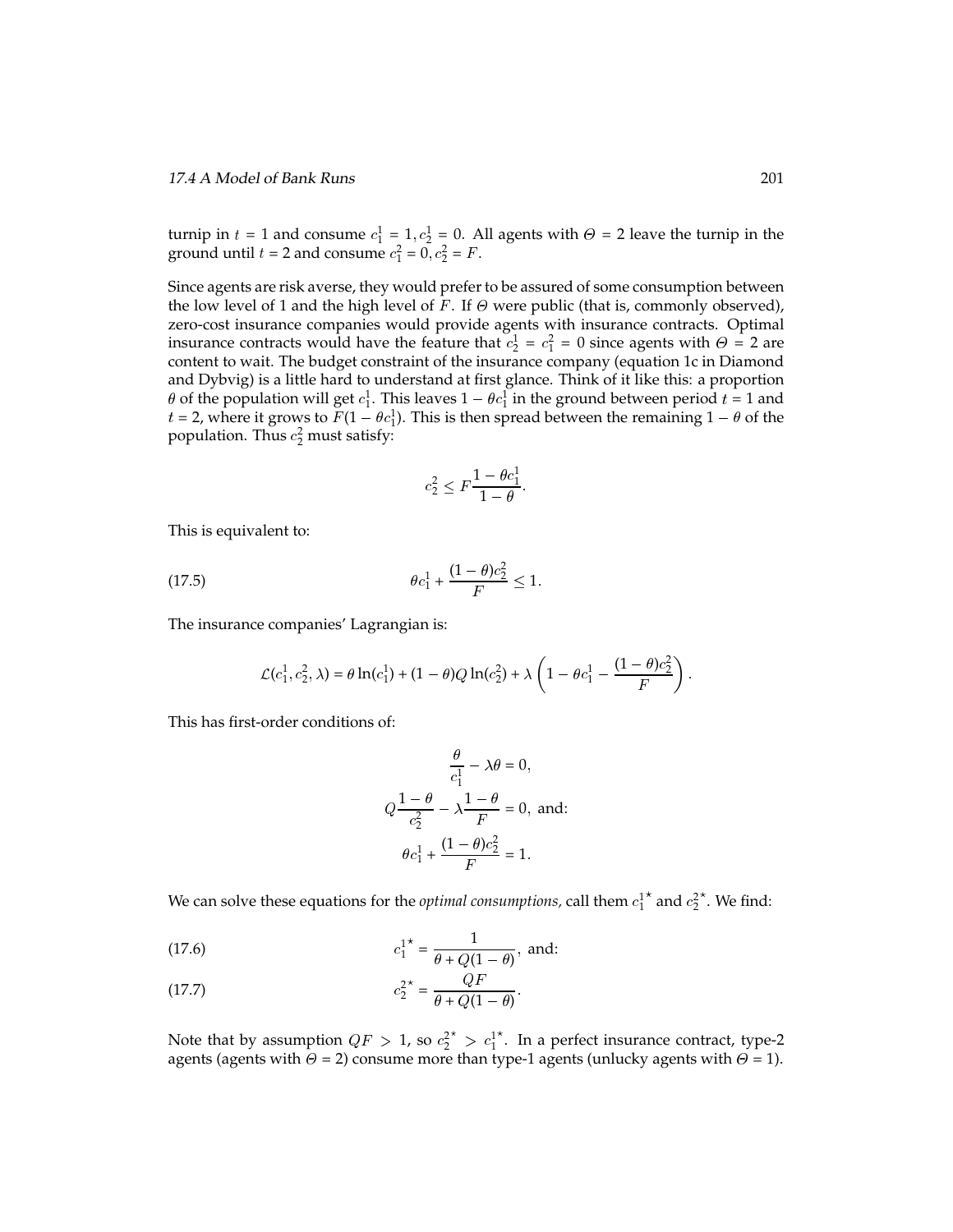#### **Demand Deposit Contracts**

The optimal insurance contract can be recaptured by a demand deposit contract provided by banks. Banks will accept deposits from agents in period  $t = 0$ . At period  $t = 1$ , some depositors will be of type 1, and will approach the bank to withdraw their deposits early. Their turnips have not matured, but the bank will rip up other agents' turnips to provide type-1 agents with more than just their unit turnip in return. In period  $t = 2$ , the remaining (type-2) depositors will get whatever is left over.

The bank has no way of telling which agents are type 1 and which are type 2, so it structures contracts like this: Deposits placed at  $t = 0$  will earn an interest rate of  $r_1$  if withdrawn in period  $t = 1$  and  $r<sub>2</sub>$  if withdrawn in period  $t = 2$ . Of course, since  $r<sub>1</sub> > 0$ , it is technologically impossible for the bank to pay off all agents the amount  $1 + r_1$  in period  $t = 1$ , since at that time no turnips have actually matured. However, the bank has a technical legal liability to pay off  $1 + r_1$  to any depositor who appears at its door in period  $t = 1$ .

The banking system as a whole faces a *sequential service constraint.* This constraint is fundamental to the operation of banks in this model. It requires that depositors be honored in the order in which they show up at the bank. Even though the bank can look out the window and see a line that clearly exceeds its capacity to pay, it must pay out  $1 + r_1$  on a first-come, first-served basis.

These demand deposit contracts will have two equilibria. The first equilibrium will be the "good" equilibrium and will not feature bank runs. The second will be the "bad" equilibrium and will feature a bank run.

Begin with the first equilibrium. Agents of type 1 (and only those agents) appear at the bank in period  $t = 1$  requesting their deposits plus interest, withdrawing  $1 + r_1$  each. In period  $t = 2$ , the remaining agents split what is left (remember that all the turnips left in the ground from period  $t = 1$  to  $t = 2$  will have grown by a factor of F). Thus  $c_1^1$  and  $c_2^2$  are related by:

$$
c_1^1 = 1 + r_1
$$
, and:  
 $c_2^2 = F \frac{1 - \theta(1 + r_1)}{1 - \theta}$ .

Notice that although the bank announces the interest rates  $\{r_1, r_2\}$ , they are not independent. Choosing a value of  $r_1$  automatically fixes  $r_2$ . For the rest of this section we will not calculate  $r_2$  explicitly.

For this equilibrium to work, type-2 agents must not prefer the contract offered to type-1 agents. Since, for type-2 agents, consumption in periods  $t = 1$  and  $t = 2$  are perfect substitutes, it must be the case that, for the banking equilibrium to work:

$$
c_2^2 \ge c_1^1
$$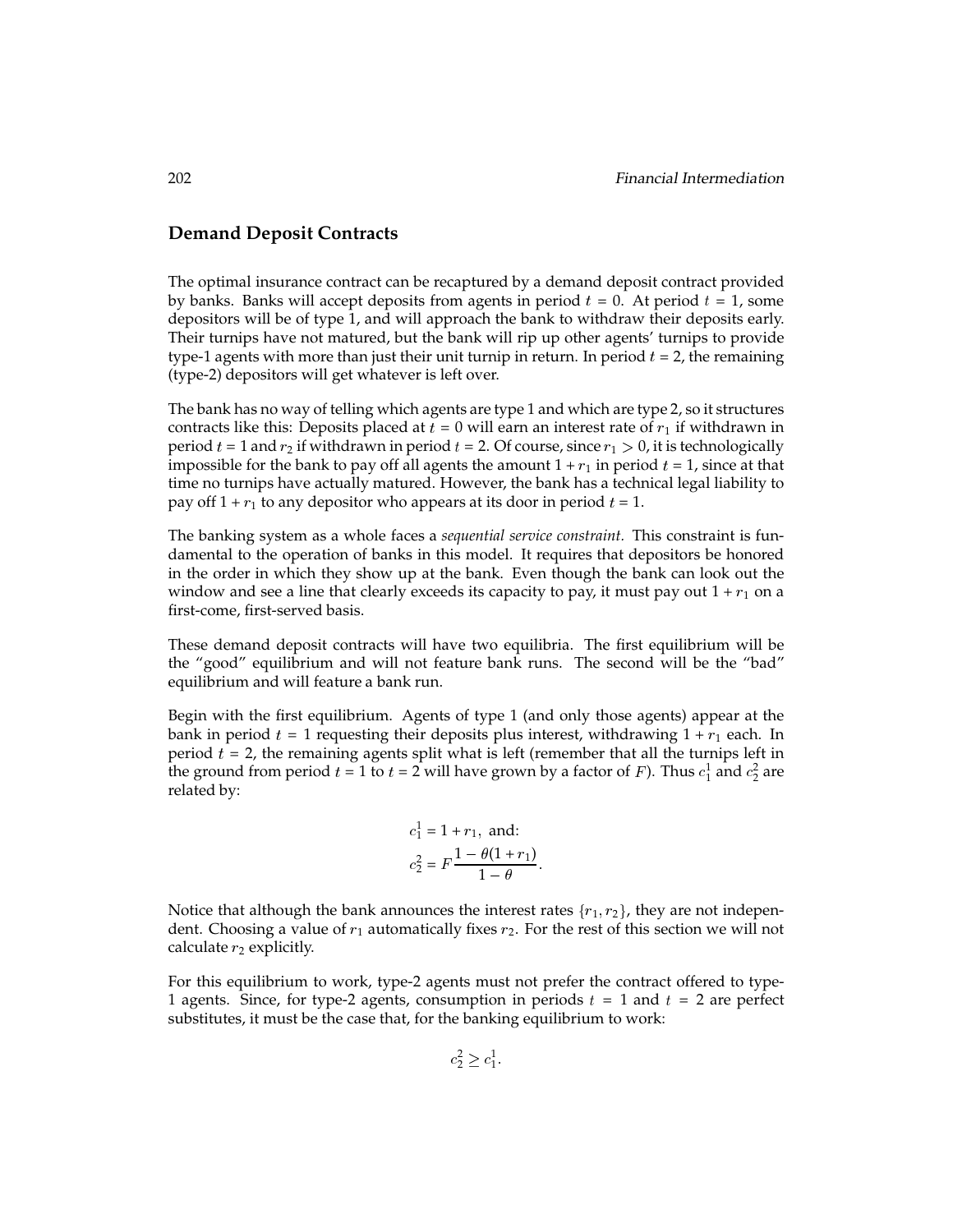Substituting in from above, this translates to:

$$
F\frac{1-\theta(1+r_1)}{1-\theta}\geq 1+r_1.
$$

We can rearrange this find:

(17.8) 
$$
\theta(1+r_1) + \frac{(1-\theta)(1+r_1)}{F} \leq 1.
$$

Notice that this is exactly the same as equation (17.5) above, the budget constraint on the optimal insurance contract.

How do banks set  $r_1$ ? They maximize the expected utility of their borrowers:

(17.9) 
$$
\theta \ln(1 + r_1) + (1 - \theta)Q \ln \left( F \frac{1 - \theta(1 + r_1)}{1 - \theta} \right).
$$

But this is exactly the same objective function as we used above, in the optimal insurance contract. Thus  $1 + r_1$  will satisfy:

$$
1 + r_1 = c_1^{1*}.
$$

Here  $c_1^{1*}$  is from equation (17.6) above. Thus demand deposits can replicate perfectly the optimal insurance contract.

If all type-2 agents stay at home in period  $t = 1$ , everything works perfectly. Type-2 agents will only be willing *not* to go to the bank in period  $t = 1$  if they are certain that no other type-2 agent will be withdrawing in period  $t = 1$ .

This is the key to the bad equilibrium in this model, the bank run. If type-2 agents suspect that other type-2 agents are withdrawing from the bank in period  $t = 1$ , their consumption in period  $t = 2$  will diminish. If enough type-2 agents attempt to withdraw in period  $t = 1$ , there will be nothing left in period  $t = 2$ . Thus if a type-2 agent believes that other type-2 agents are going to the bank to withdraw in period  $t = 1$ , their optimal response is also to withdraw in period  $t = 1$ . In a bank run equilibrium, the entire population appears at the bank in period  $t = 1$  demanding  $1 + r_1$ . Since  $1 + r_1 > 1$ , and there is only one unit of the consumption good present in the bank, the bank liquidates its entire stock of consumption good to satisfy the first  $1/(1 + r_1)$  proportion of agents in line. All other agents get nothing in  $t = 1$  and, of course, nothing in  $t = 0$ .

Notice that the bank run has a real economic cost: by liquidating the turnip crop in period  $t = 1$ , none is left to grow in period  $t = 2$  and total economy-wide output goes down. Moreover, in a bank run, some agents lose the entire value of their endowment. Although Diamond and Dybvig don't model it, we would expect this outcome to lead to social unrest.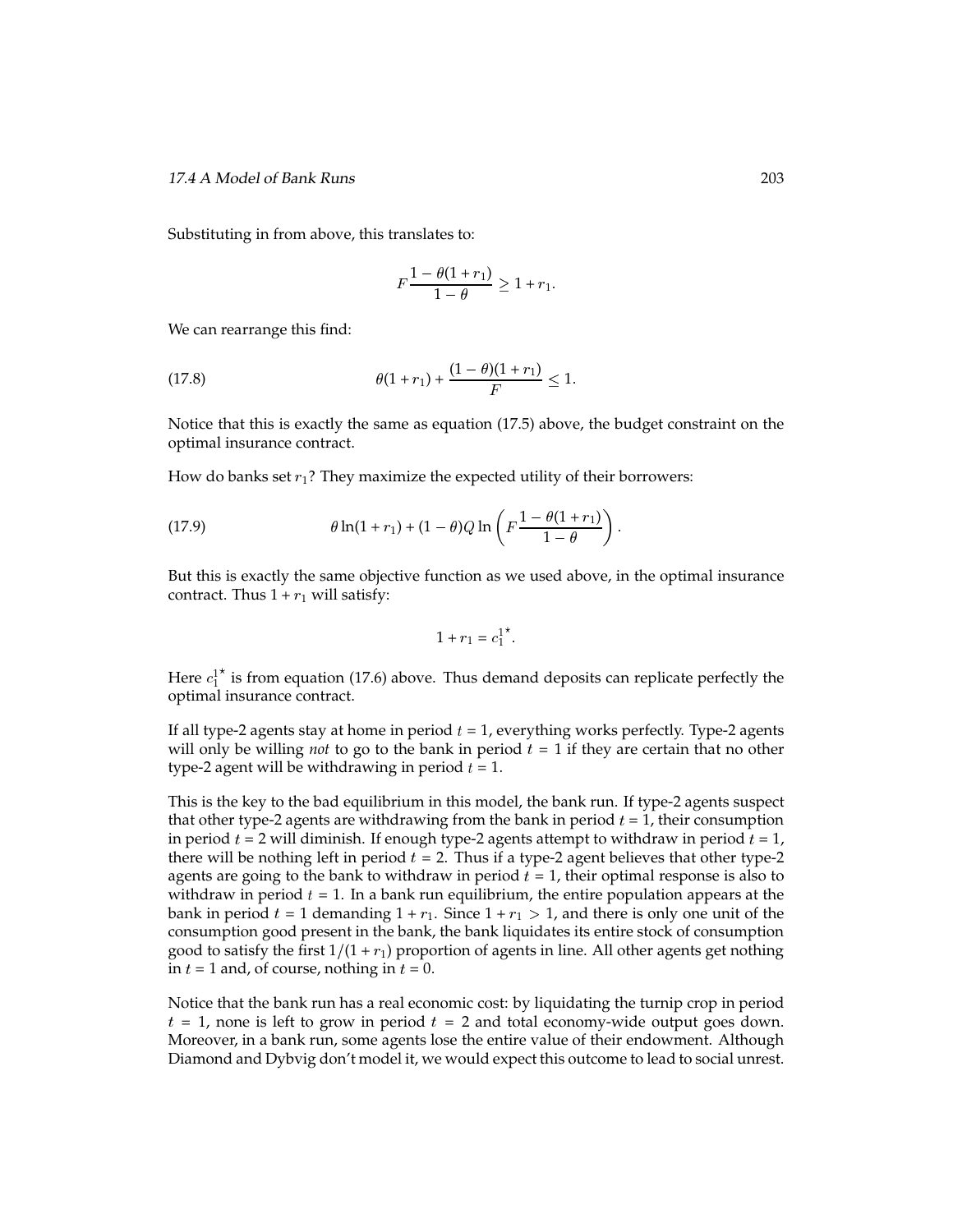#### **Suspension of Convertibility**

During the financial panics of the of the Great Depression, banks would often close their doors when faced with a bank run. Remember that in those days deposits were entirely uninsured, so depositors were desperate to realize any part of their deposits. As more and more banks refused to honor their deposits, the Federal government declared several *bank holidays,* during which no banks (solvent or insolvent) could open their doors. The banks were, in effect, suspending the ability of their depositors to convert their deposits to cash.

Diamond and Dybvig's model provides us a way to think about how suspension of convertibility works. It turns out to be an effective deterrent against bank runs only if  $\theta$  is known in advance.

The complete derivation of this result is beyond the scope of this section, but we can sketch it out here. Imagine that  $\theta$  is known with certainty. The bank announces that only the first  $\theta$ depositors in line in period  $t = 1$  will be served. A type-2 agent faces no penalty for staying at home in period  $t = 1$  even if other type-2 agents are going to the bank. He is secure that there will be no excessive liquidation, and that his deposits will mature as expected in the next period. Indeed, it is to his benefit to have other type-2 agents withdraw early, in period  $t = 1$ , since the total number of withdrawals is capped at  $\theta$ , the more type-2 agents who withdraw early, the fewer type-2 agents will be left in period  $t = 2$  to share the value of the remaining deposits.

What if  $\theta$  is not known with certainty? The first thing to establish that, in principal, nothing is different. Imagine that are two possible values of  $\theta$ : high, with  $\theta = \theta_1$  and low, with  $\theta = \theta_0$ . Say that the high- $\theta$  outcome occurs with probability  $\zeta$ .<sup>3</sup> Then the expected utility of an agent who consumes  $c^1$  if type 1 and  $c^2$  if type 2, is:

$$
\zeta\left[\theta_1u(c^1)+(1-\theta_1)Qu(c^2)\right]+(1-\zeta)\left[\theta_0u(c^1)+(1-\theta_0)Qu(c^2)\right].
$$

This can be rearranged as:

$$
[\zeta \theta_1 + (1 - \zeta)\theta_0]u(c^1) + [\zeta(1 - \theta_1) + (1 - \zeta)(1 - \theta_0)]Qu(c^2).
$$

Define  $\bar{\theta}$  to be the expected value of  $\theta$ :

$$
\bar{\theta} = \zeta \theta_1 + (1 - \zeta)\theta_0.
$$

The expected utility may be rewritten using  $\bar{\theta}$  as:

$$
\bar\theta u(c^1)+(1-\bar\theta)Qu(c^2).
$$

When forming expectations, agents use the expected value of  $\theta$ .

Imagine that  $\theta_1$  is quite high, approaching one. The bank cannot suspend convertibility at any proportion below  $\theta_1$ , because it cannot know the true value of  $\theta$ . In fact, no one in the

 $3$ The Greek letter  $\zeta$  is called "zeta".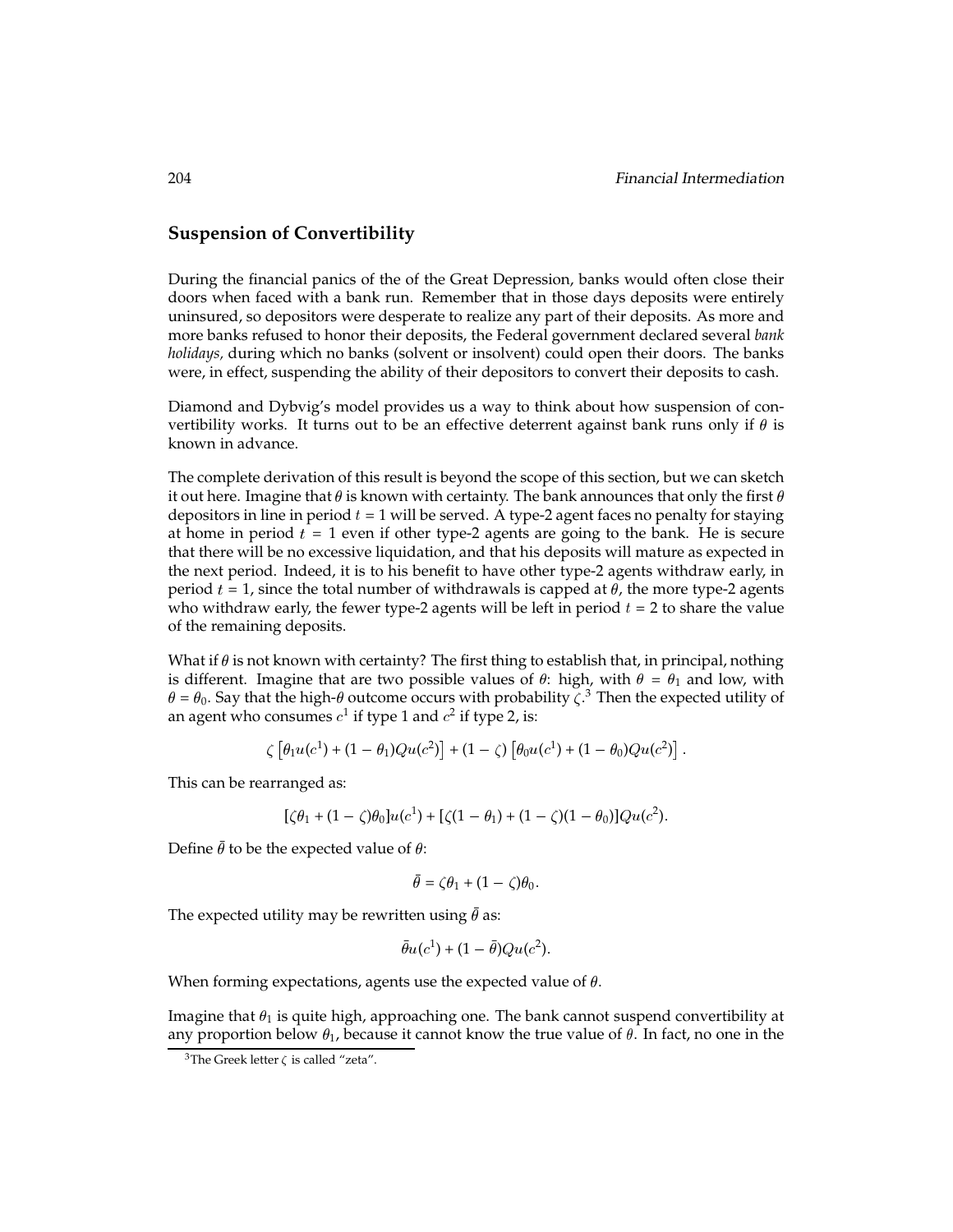economy knows the true value of  $\theta$ . Imagine the plight of a type-2 agent watching agents in line in front of the bank. Is this a bank run? Are there type-2 agents in that line? Or is it simply the case that the high- $\theta$  outcome has been realized? If there are type-2 agents in that line, the optimal response for the type-2 agent is also to get in line, since there is a probability that in fact the low- $\theta$  outcome has been realized, and real economic damage is being done. This story bears a striking resemblance to what actually happened during the financial panics of the Great Depression: in the midst of confusion about the true state of liquidity demand, banks kept their doors open, forcing other agents to run to the bank.

### **Deposit Insurance**

Deposit insurance will completely cure bank runs, even if  $\theta$  is not known. In this model, deposit insurance is more than a promise by the government to honor all deposits. Since the stock of turnips is limited, the government must also tax agents to honor deposits. Deposit insurance works like this: in period  $t = 1$  a certain number of agents apply to withdraw their deposits and realize  $1 + r_1$ . If the banks can honor these deposits and still invest enough between  $t = 1$  and  $t = 2$  to honor the remaining deposits, the government does nothing. If there is excess demand for withdrawals, the government begins taxing depositors to honor all the demand deposits in  $t = 1$  and to ensure that deposits are honored in period  $t = 2$ . Agents (of both types) who withdraw their deposits in  $t = 1$  will, if there is a bank run, consume less than  $1 + r_1$ , because of the taxes used to finance the deposit insurance.

From the point of view of a type-2 agent, even if other type-2 agents are running to withdraw in period  $t = 1$ , he is assured that there will be enough invested to honor his deposit in period  $t = 2$ . Thus there is no benefit to joining in the run. Indeed, because of the excess demand for withdrawals in period  $t = 1$  precipitated by a bank run, all agents (type 1 and type 2) who rush to cash out their deposits in period  $t = 1$  will realize less than the  $1 + r_1$ they are owed because they are taxed by the government.

# **Mutual Funds**

The multiple equilibria in this model of banking depend critically on the presence of the sequential service constraint. By relaxing this constraint, we can overcome the bad equilibrium.

A sequential service constraint is an integral part of a banking system with fixed-obligation deposit contracts. That is, if a bank is going to promise  $1 + r_1$  to anyone who walks through the door in period  $t = 1$ , it is bound to serve its customers sequentially. Doing away with the sequential service constraint means doing away with banking entirely.

As an alternate system, consider a mutual fund. This is exactly the kind of institution that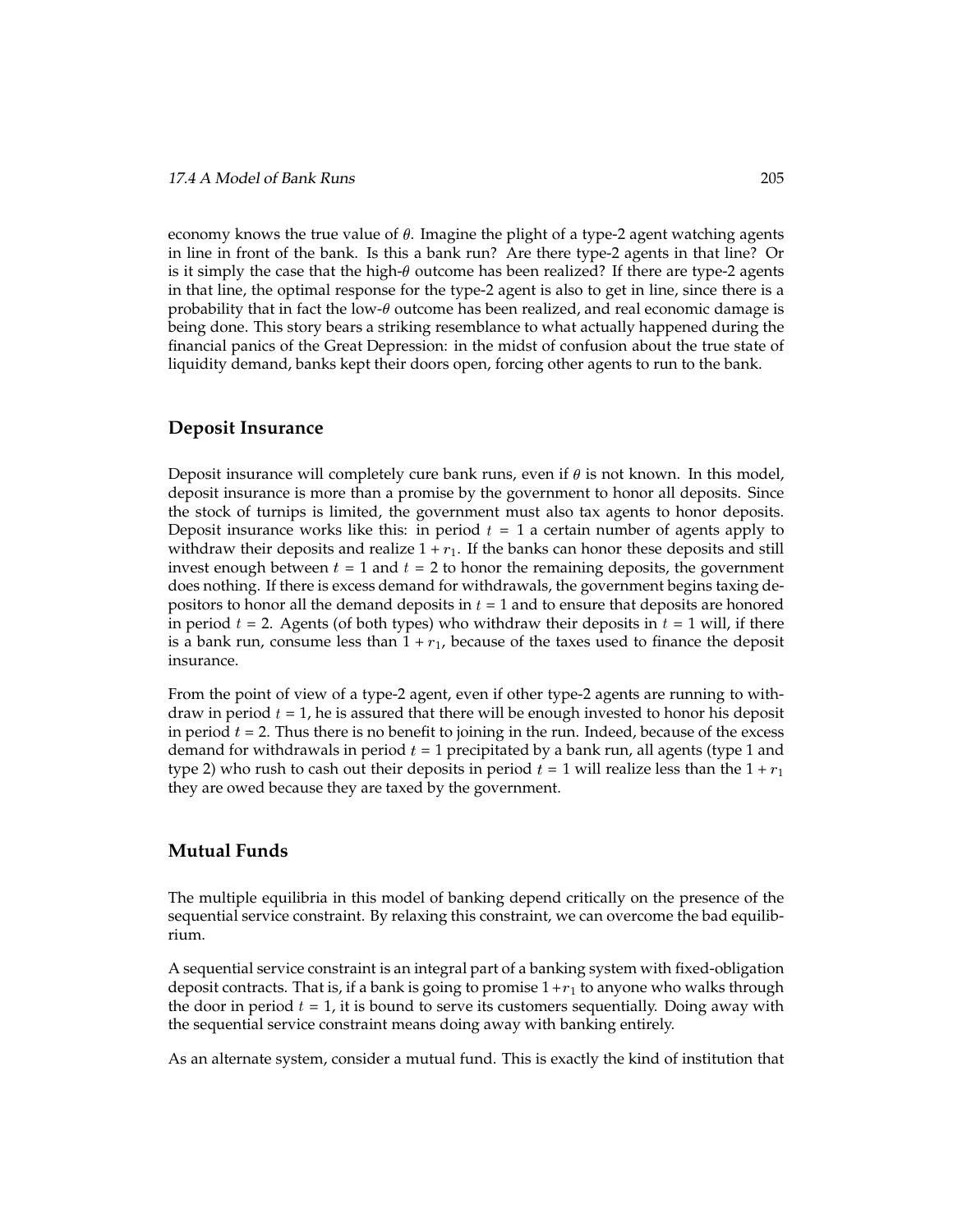would replace banks in a narrow-banking system. All agents trade their turnips in period  $t = 0$  for a single share in the mutual fund. In period  $t = 1$  there will be a market for shares in the mutual fund: agents will be able to cash them out at some price  $p_1$  for the consumption good. If all agents decide to cash out their shares, this price will be unity. In period  $t = 2$ , the remaining shareholders will split the remaining assets of the mutual fund. If some proportion  $\alpha$  of the population wish to trade in their shares at some price  $p_1$ , the remaining proportion of population will consume  $p_2$  in period  $t = 2$ , where  $p_2$  is given by the familiar equation:

$$
p_2 = F \frac{1 - \alpha p_1}{1 - \alpha}.
$$

It must be the case that  $p_2 \geq p_1$  or no agents (not even type-2 agents) will be willing to hold on to the mutual fund until period  $t = 2$ . This can be rewritten as:

$$
\alpha p_1 + \frac{(1-\alpha)p_1}{F} \le 1.
$$

The competitive equilibrium in mutual fund shares will have the highest possible value for  $p_1$ , but  $p_2$  will still be greater than  $p_1$ . As a result, only type-1 agents will sell out in period  $t = 1$  and all type-2 agents will wait until period  $t = 2$  to consume. This arrangement is not susceptible to runs. Imagine a type-2 agent in period  $t = 1$  when other type-2 agents are "running" (in this case, selling out early). Since there must always be a competitive equilibrium,  $p_1$  falls, and  $p_2$  is always greater than  $p_1$ . As a result, our type-2 agent sees no benefit in joining the run, waits until period  $t = 2$  and consumes  $p_2 \geq p_1$ . The key is that the sequential service constraint has been replaced by a competitive market in shares. Unusually high demand for consumption in period  $t = 1$  is met by an unusually low price for shares in that period,  $p_1$ . In all cases,  $p_2 \geq p_1$ .

| Variable Definition                                     |
|---------------------------------------------------------|
| $H_i$ Cash loan or transfer to household i.             |
| $M', M$ The new stock of money, the old stock of money. |

Table 17.1: Notation for Chapter 17.

# **Exercises**

#### **Exercise 17.1 (Easy)**

In the model of bank runs, explicitly calculate the interest rate on deposits held until period  $t = 2$ ,  $r_2$ , when the interest rate on deposits held until period  $t = 1$  is  $r_1$ .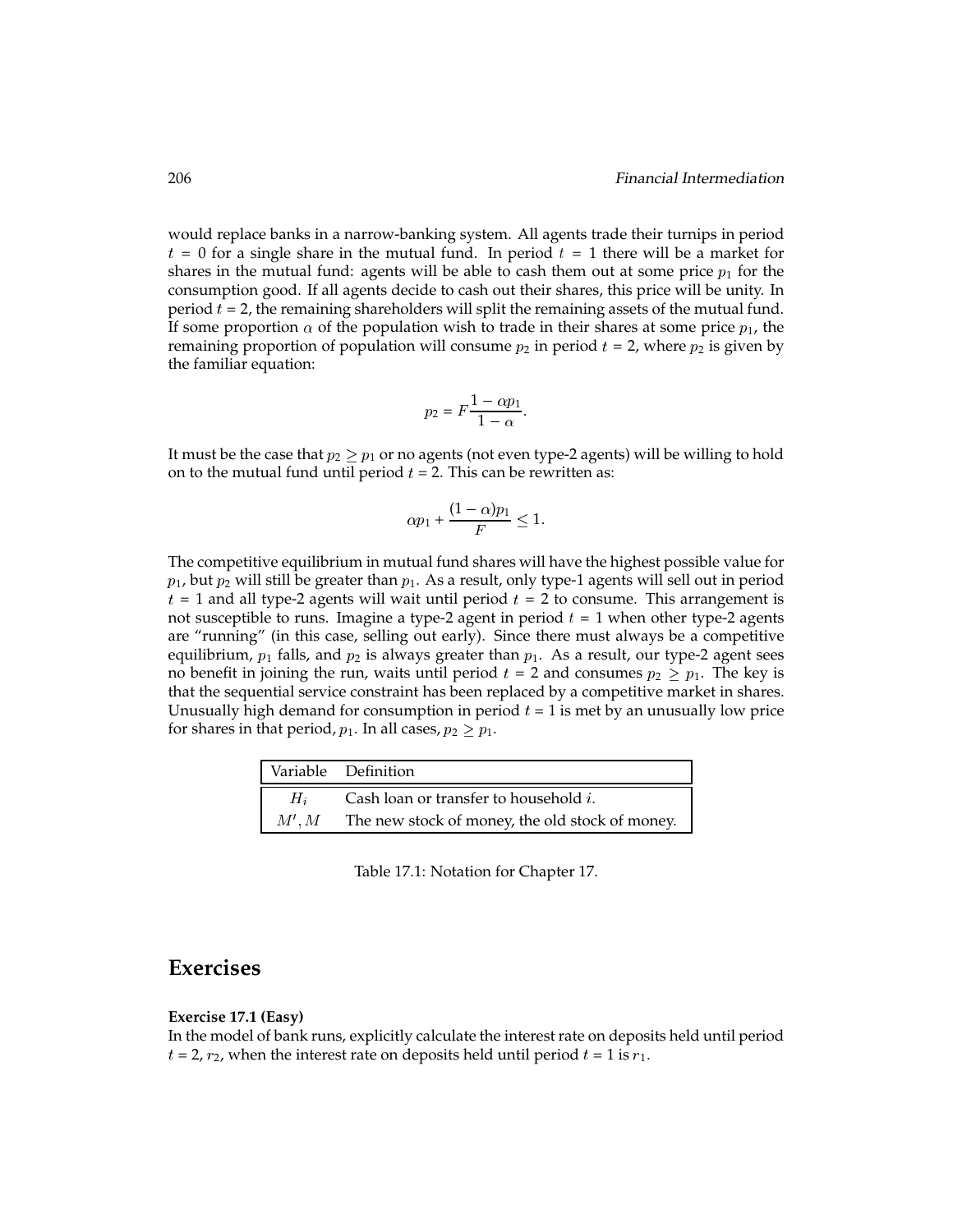#### Exercises 207

#### **Exercise 17.2 (Moderate)**

For this problem, assume that there are only two types of potential borrowers: Safe (who comprise  $\alpha$  of the population) and Risky (who comprise the remaining  $1 - \alpha$  of the population). Banks cannot tell the difference between them, and with probability  $\alpha$ , a borrower is safe and probability  $1 - \alpha$  a borrower is risky. Safe borrowers have access to safe projects, which pay off  $\pi_S$  if they succeed and 0 if they fail. Safe projects succeed with probability  $p_S$ . Risky borrowers have access to risky projects, which pay off  $\pi_R$  if they succeed and zero if they fail. Risky projects succeed with probability  $p_R$ .

Risky and safe projects have the same expected payoff:

 $p_S \pi_S = p_R \pi_R$ 

but the probability of success is lower for risky projects, so  $p_R < p_S$ , and the payoff from succeeding is greater, so  $\pi_R > \pi_S$ . Both risky and safe projects have public failure, that is, there is no need to audit agents who claim that their project failed.

To finance the projects borrowers need a unit of capital from a bank. The bank in turn announces a repayment amount  $x$  in the event that the borrower's project does not fail. If the project fails, borrowers owe nothing (they declare bankruptcy). If the project succeeds, borrowers consume their output minus  $x$ , if the project fails, borrowers consume zero. Assume that borrowers are *risk neutral* so that their utility function is just their expected consumption.

There is a risk-free interest rate of  $r$  that banks must pay to their depositors (thus they have to realize at least  $1 + r$  in expected value on their loan to meet their deposit liability).

- 1. Write down a bank's balance sheet (in terms of x, r,  $p<sub>S</sub>$ , and  $p<sub>R</sub>$ ) assuming that, with probability  $\alpha$  the borrower is safe and with probability  $1 - \alpha$  the borrower is risky.
- 2. Assume that banks compete by offering the lowest value of  $x$  that gives them nonnegative profits in expectation. Determine the equilibrium interest rate  $x^*(r, \alpha)$  as a function of the interest rate  $r$  and the proportion of safe agents  $\alpha$ .
- 3. Find the expected utility of a safe agent who borrows,  $V_s(r)$ , as a function of the interest rate r when x is given by  $x^*(r, \alpha)$ . Repeat for a risky agent.
- 4. Agents stop borrowing if the expected utility of being a borrower falls below zero. Show that if a safe agent decides to borrow, a risky agents will too. Find the critical interest rate  $r^*$  at which safe agents stop borrowing. At interest rates greater than or equal to this critical value,  $r \geq r^\star$  all safe agents leave the pool, so  $\alpha$  = 0. What happens to the equilibrium payment  $x$ ?

#### **Exercise 17.3 (Moderate)**

Consider the model of costly audits again. Now suppose that intermediaries gain access to a technology which allows them to extract more from each borrower (that is, for each value of announced repayment x and audit cost  $\gamma$ , suppose  $\pi(x, \gamma)$  shifts up). What happens to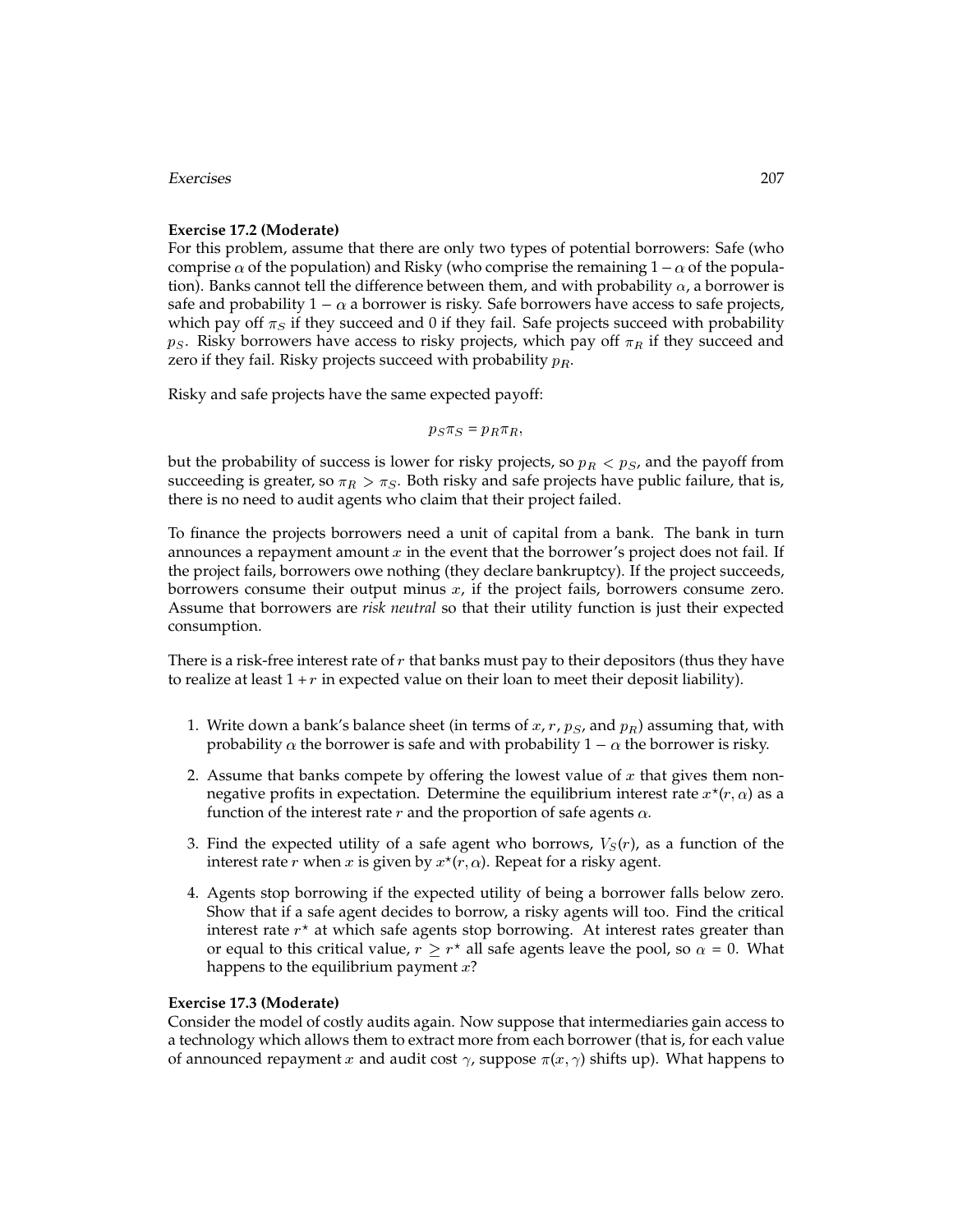the demand schedule of capital? What happens to the supply schedule of capital? What happens to the equilibrium interest rate? What happens to equilibrium economy-wide output? Are agents made better off or worse off?

#### **Exercise 17.4 (Moderate)**

Yale University costs 1 dollars to attend. After graduation, Yalies (that is, graduates of Yale) either land good jobs paying  $w$  or no job at all, paying nothing. The probability of landing the good job is  $\pi$  where  $\pi$  is hidden effort exerted by the Yalie. Yalies are born with wealth  $a \geq 0$ , and those Yalies born with wealth  $a < 1$  must have a loan of  $1 - a$  to attend. Yale University will act as a lender to those students. Yale must borrow at the risk-free gross interest rate  $r > 1$  to finance the loans. Student borrowers who get the good job must repay Yale University some amount  $x$  out of their wages  $w$ . Student borrowers who do not land the good job pay nothing. All students have preferences over lifetime expected consumption  $E(c)$  and private labor effort  $\pi$  of:

$$
V(E(c), \pi) = E(c) - \frac{w \pi^2}{\alpha 2}.
$$

Assume  $0 < \alpha < 1$ .

- 1. Start with a rich Yalie, with  $a > 1$ . Show that her optimal effort  $\pi^\star$  is  $\alpha$ .
- 2. Now consider poor Yalies, with  $a < 1$ , who must borrow to finance their education. Calculate a borrower's optimal effort  $\pi(x)$  as a function of x.
- 3. Write down Yale University's expected profit on a loan to a student with wealth  $a < 1$ as a function of x, assuming that Yale University knows  $\pi(x)$  from Exercise (2).
- 4. Assume that Yale University operates a "fair lending policy" in which borrowers of wealth a must repay an amount  $x(a) = r(1 - a)/\alpha$  if they get the good job. What is "fair" about this lending policy? Given this policy and your answer to Exercise (2) above, calculate a borrower's optimal effort as a function of their wealth. That is, write down  $\pi[x(a)]$ , and call it  $\pi(a)$ .
- 5. Show that, given Yale University's "fair lending policy", all Yalie borrowers exert less effort than rich Yalies, that is, for Yalies with wealth  $0 \le a \le 1$ , show that  $\pi(a) \le \pi^*$ and that  $\pi(a = 1) = \pi^*$ , where  $\pi^*$  is from Exercise (1) above.
- 6. Finally, show that given its fair lending policy, that Yale loses money on student loans, and that the loss is increasing in loan size. Why does the fair lending policy cost Yale money?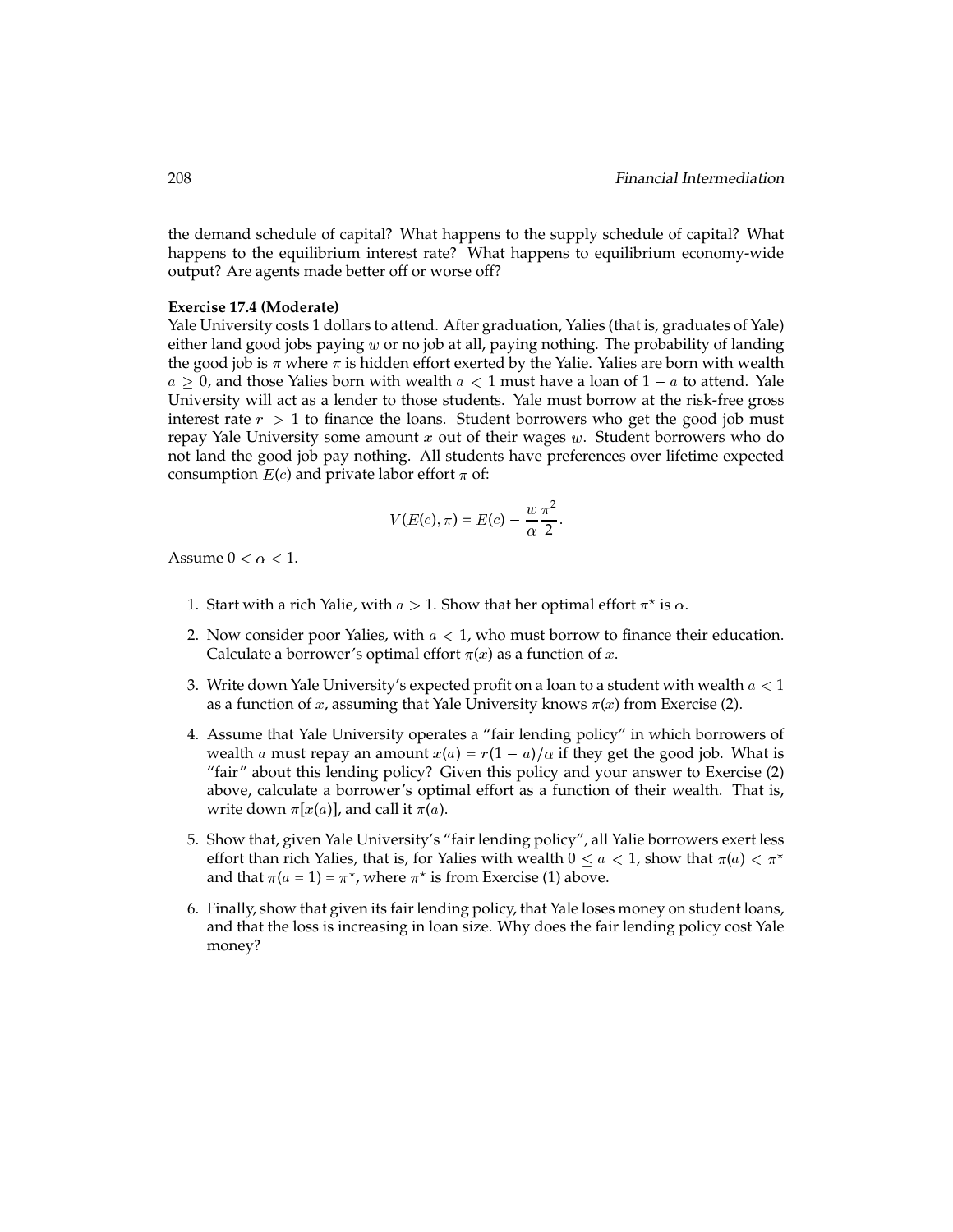| Variable                    | Definition                                                                                                                                                                                                   |
|-----------------------------|--------------------------------------------------------------------------------------------------------------------------------------------------------------------------------------------------------------|
| $\alpha$                    | Proportion of population who are type-1 work-<br>ers.                                                                                                                                                        |
| $\gamma_i$                  | The audit cost of agent <i>i</i> .                                                                                                                                                                           |
| $c_0$                       | Consumption in the first period of life (type-1)<br>agents only).                                                                                                                                            |
| $\ell_0$                    | Labor effort in the first period of life (type-1)<br>agents only).                                                                                                                                           |
| $c_1$                       | Consumption in the second and last period of life<br>(both types of agent).                                                                                                                                  |
| $U^1(c_0, \ell_0, c_1)$     | Preferences of type-1 agents.                                                                                                                                                                                |
| $U^2(c_1)$                  | Preferences of type-2 agents (risk neutral).                                                                                                                                                                 |
| k                           | Capital input to type-2 agent's project, can take<br>on only two values, $k = 0$ or $k = 1$ .                                                                                                                |
| $y_i, y$                    | Output of agent i's project, or just output.                                                                                                                                                                 |
| ε                           | Shock to output, distributed uniformly on [0, 1].                                                                                                                                                            |
| $\boldsymbol{h}$            | Maximum labor effort by a type-1 agent, $h < 1$ .                                                                                                                                                            |
| s, S(r)                     | Savings of a type-1 agent, or of the representative<br>type-1 agent (aggregate supply of capital).                                                                                                           |
| $\,r$                       | Economy-wide equilibrium interest rate on capi-<br>tal.                                                                                                                                                      |
| X, x                        | Repayment amount, $X = 1 + x$ .                                                                                                                                                                              |
| $\pi(x,\gamma,\varepsilon)$ | Revenue of bank on a loan (gross of the borrow-<br>ing cost r) to an agent with audit cost $\gamma$ , when the<br>repayment amount is $x$ and the production shock<br>is $\varepsilon$ .                     |
| $\pi(x,\gamma)$             | Expected revenue (gross of the borrowing cost $r$ )<br>on a loan to an agent with audit cost $\gamma$ , when the<br>repayment amount is $x$ . Expectation taken over<br>the production shock $\varepsilon$ . |
| $\pi^*(\gamma)$             | The highest possible expected revenue (gross of<br>the borrowing cost $r$ ) on a loan to an agent with<br>an audit cost of $\gamma$ .                                                                        |
| $x^{\star}(\gamma)$         | The repayment amount that results in the highest<br>revenue to the bank on a loan to an agent of audit<br>$\cos t \gamma$ .                                                                                  |
| $\gamma^*(r)$               | Largest value of the audit cost $\gamma$ at which the bank<br>can make enough revenues to cover the cost of<br>borrowing, $r$ .                                                                              |
| $K^d(r)$                    | Aggregate demand for capital.                                                                                                                                                                                |

Table 17.2: Notation for the model of audit costs in Section 17.2